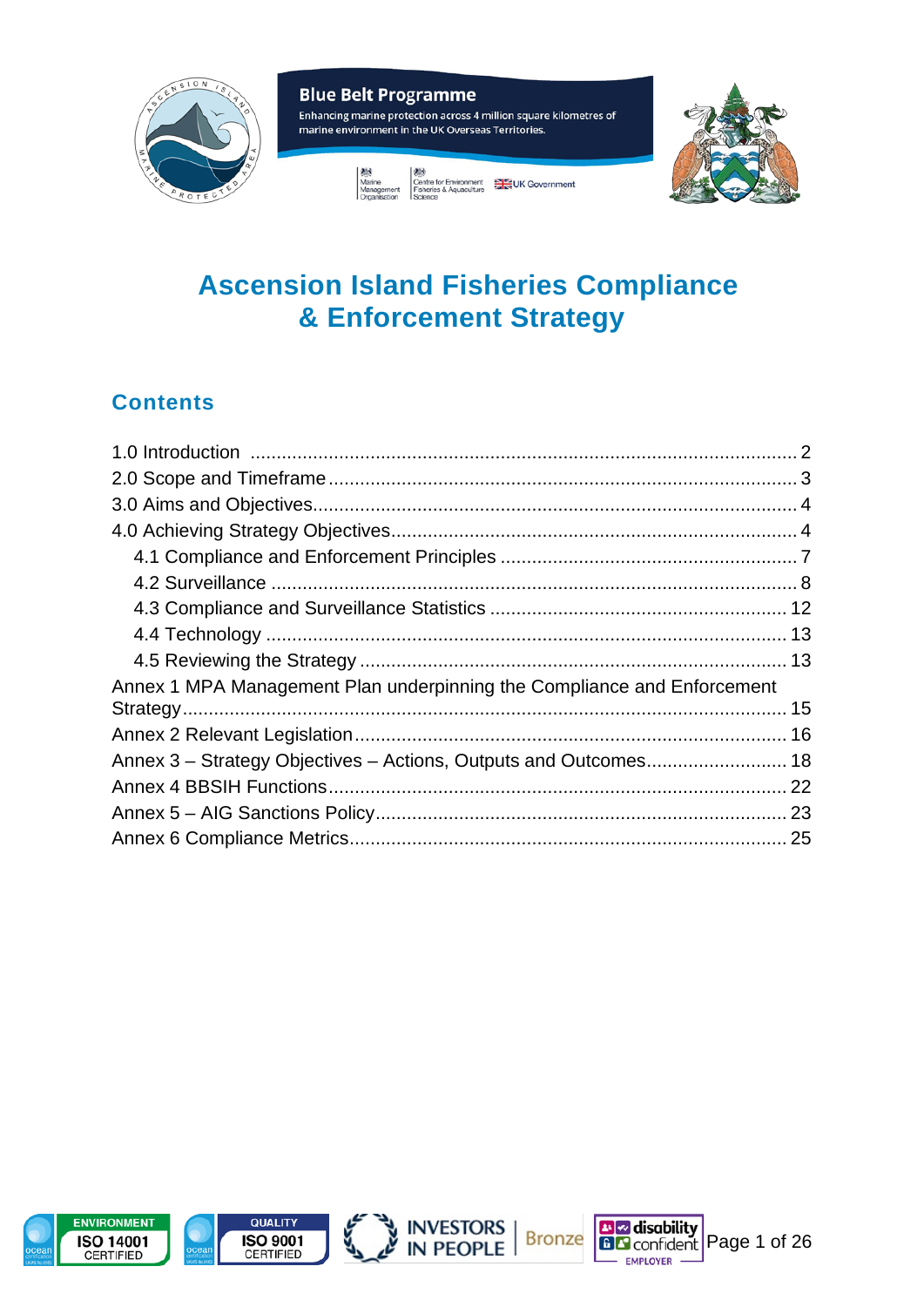

## <span id="page-1-0"></span>**1.0 Introduction**

The Ascension Island Government (AIG) has established a management plan for the Ascension Island Marine Protected Area (MPA).

Enforcement of the MPA is of vital importance to MPA effectiveness, and will be implemented through the MPA management plan operational objective management action:

"*Establishment of an effective Monitoring Control and Surveillance (MCS) and enforcement regime to prevent IUU[1](#page-1-1) fishing within the MPA*"

Further details of the management plan underpinning this strategy can be found in Annex 1.

This compliance and enforcement strategy also reflects AIG's:

- Broader responsibilities under the AIG Environment Charter [2001,](https://www.ascension.gov.ac/wp-content/uploads/2019/11/ascension-environment-charter.pdf)
- General responsibility to enforce its own domestic legislation relevant to IUU fishing, and;
- Obligations as a coastal State signatory to the International Commission for the Conservation of Atlantic Tunas [\(ICCAT\)](https://www.iccat.int/en/)<sup>2</sup>.

<sup>1</sup> IUU fishing [FAO Definition](http://www.fao.org/iuu-fishing/background/what-is-iuu-fishing/en/)

<sup>2</sup> UK-OT representation at ICCAT will be combined with "metropolitan" UK following the UK's departure from the EU

<span id="page-1-2"></span><span id="page-1-1"></span>





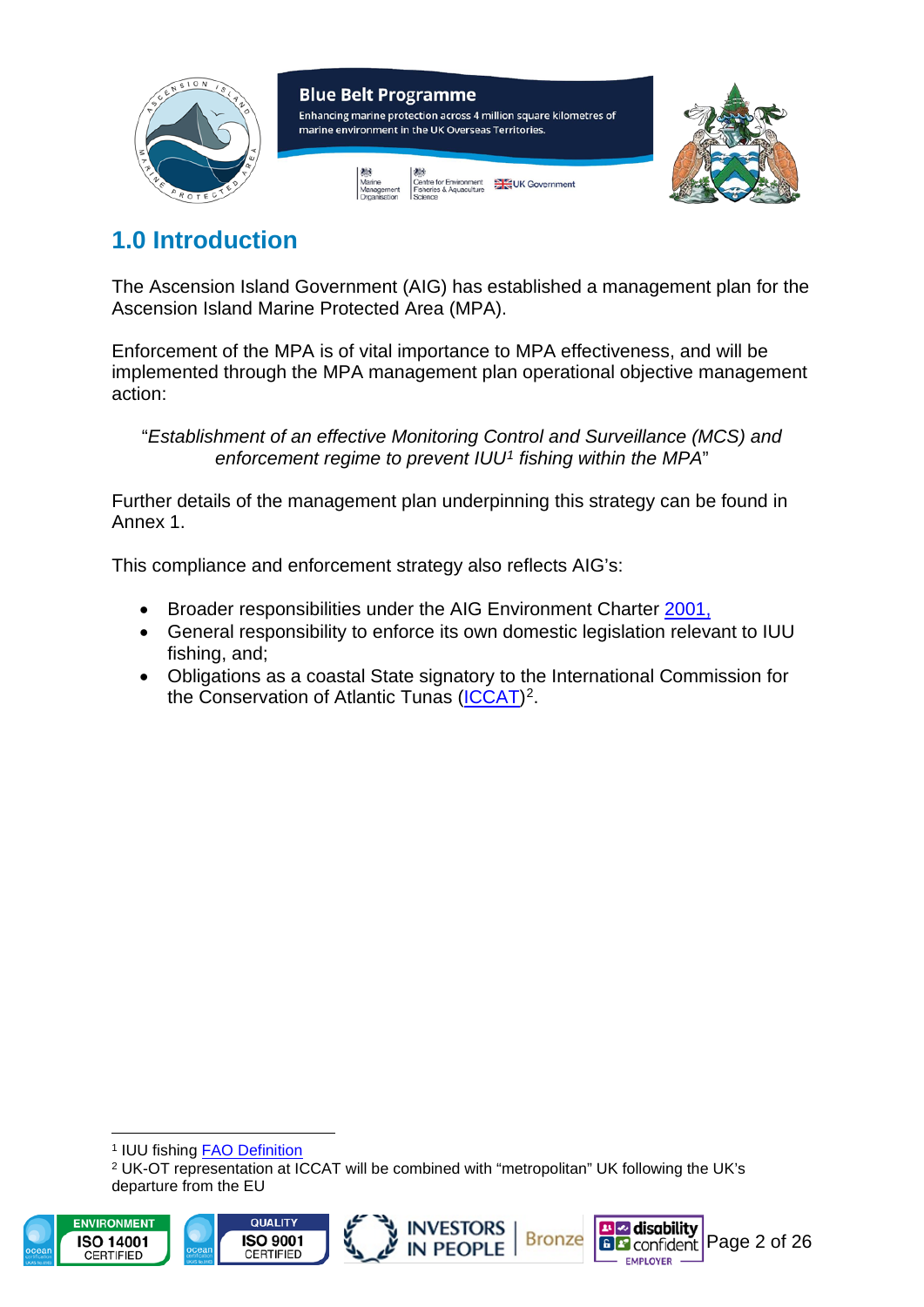

# <span id="page-2-0"></span>**2.0 Scope and Timeframe**

This compliance and enforcement strategy covers the period March 2020- March 2021, and will be reviewed by AIG at the end of that period. The personnel and legislative scope is as follows:

<span id="page-2-1"></span>

| Personnel                                                                                                                                                                                                                                                                                                                                                                                                                                                                             | <b>Relevant Legislation</b>                                                                                                                                                                                      |
|---------------------------------------------------------------------------------------------------------------------------------------------------------------------------------------------------------------------------------------------------------------------------------------------------------------------------------------------------------------------------------------------------------------------------------------------------------------------------------------|------------------------------------------------------------------------------------------------------------------------------------------------------------------------------------------------------------------|
| Fishery Protection Officers $(FPO)^3$ –<br>those who have the powers to<br>enforce legislation relevant to this<br>strategy. Specifically when:<br>Enforcing a criminal offence<br>$\circ$<br>under that legislation<br>o Implementing any voluntary code<br>of conduct associated with the<br><b>IUU</b> threat<br><b>Blue Belt Surveillance and</b><br>Intelligence Hub (BBSIH) personnel<br>providing support and advice to AIG<br>as part of the engagement<br>agreement in place | The legislation relevant to enforcement<br>and prevention of IUU within the MPA -<br>given in full at Annex 2<br>AIG will update Annex 2 as legislation is<br>amended, or as new legislation comes<br>into force |

<sup>3</sup> Fisheries Protection Officers are designated under primary legislation - Includes police officers, customs officers, Harbour Master and officers of the armed forces exercising FPO powers

<span id="page-2-2"></span>





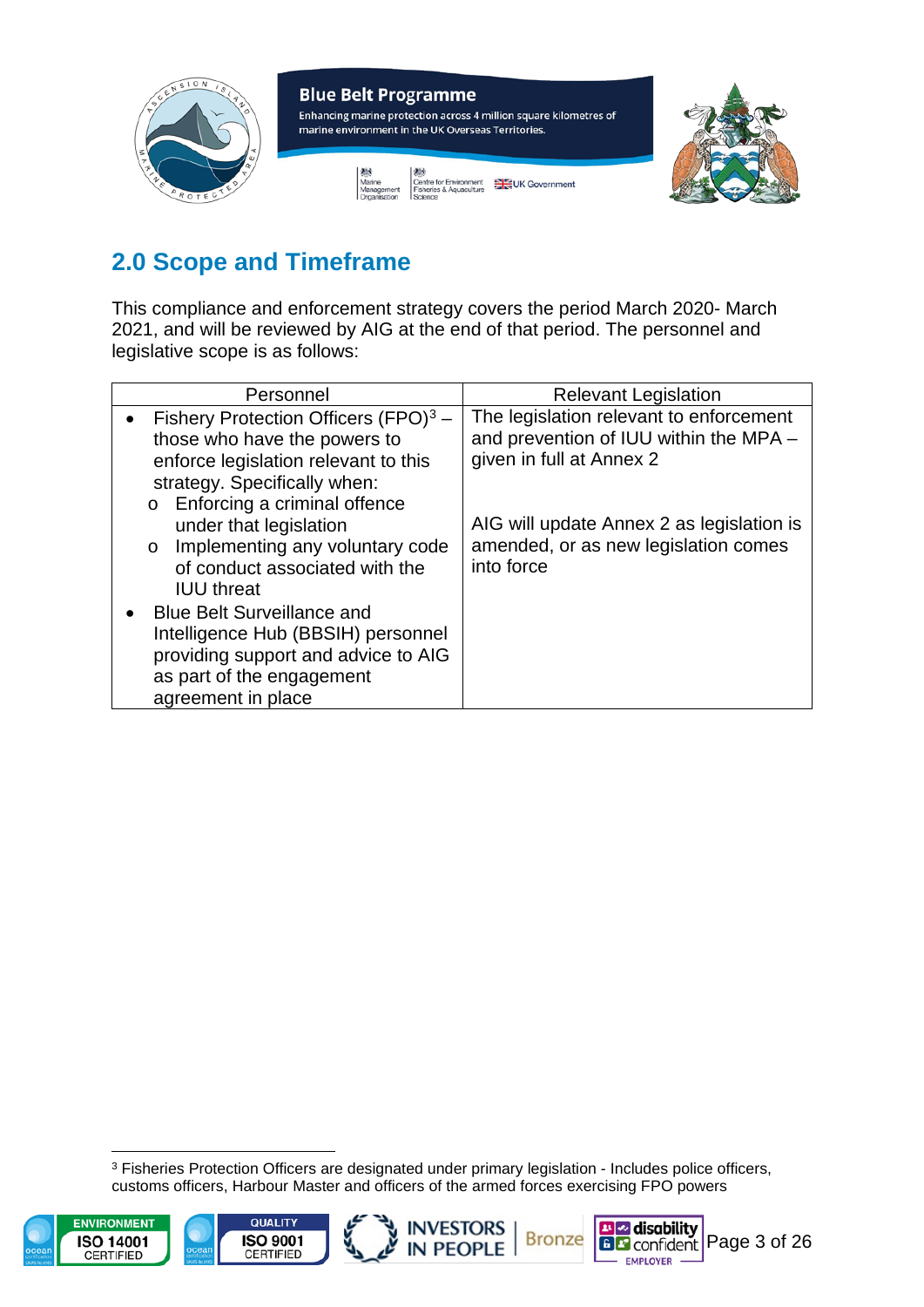

## **3.0 Aims and Objectives**

The overarching aim of this compliance and enforcement strategy, and the six obiectives supporting delivery of that aim, are as follows;

> Aim: "*To achieve full compliance with relevant legislation within the Ascension MPA*".

- 1. All instances of suspected non-compliance will be recorded as intelligence. Where possible that intelligence will be developed by verification with additional information from relevant sources.
- 2. When a confirmed non-compliance event occurs, it will result in a proportionate sanction or outcome being applied.
- 3. AIG will endeavour to bring illegal activity under control if detected.
- 4. AIG will meet its international obligations as a coastal State member of ICCAT.
- 5. AIG will ensure that its FPOs are adequately briefed on the surveillance methodologies and associated follow up procedures required for instances of non-compliance.
- 6. AIG will maintain an awareness of new surveillance technologies applicable to this strategy, and, if opportunities arise, look to use them.

# <span id="page-3-0"></span>**4.0 Achieving Strategy Objectives**

Annex 3 details the actions (with outcomes, outputs and targets) that AIG will undertake and where BBSIH will provide advice and support to ensure effective implementation of this strategy.

AIG recognises that effective enforcement of the MPA poses a significant challenge; the table below breaks those challenges down into key themes with mitigation approaches.

As an initial step to mitigate these challenges AIG will also use the assistance and support of the BBSIH.







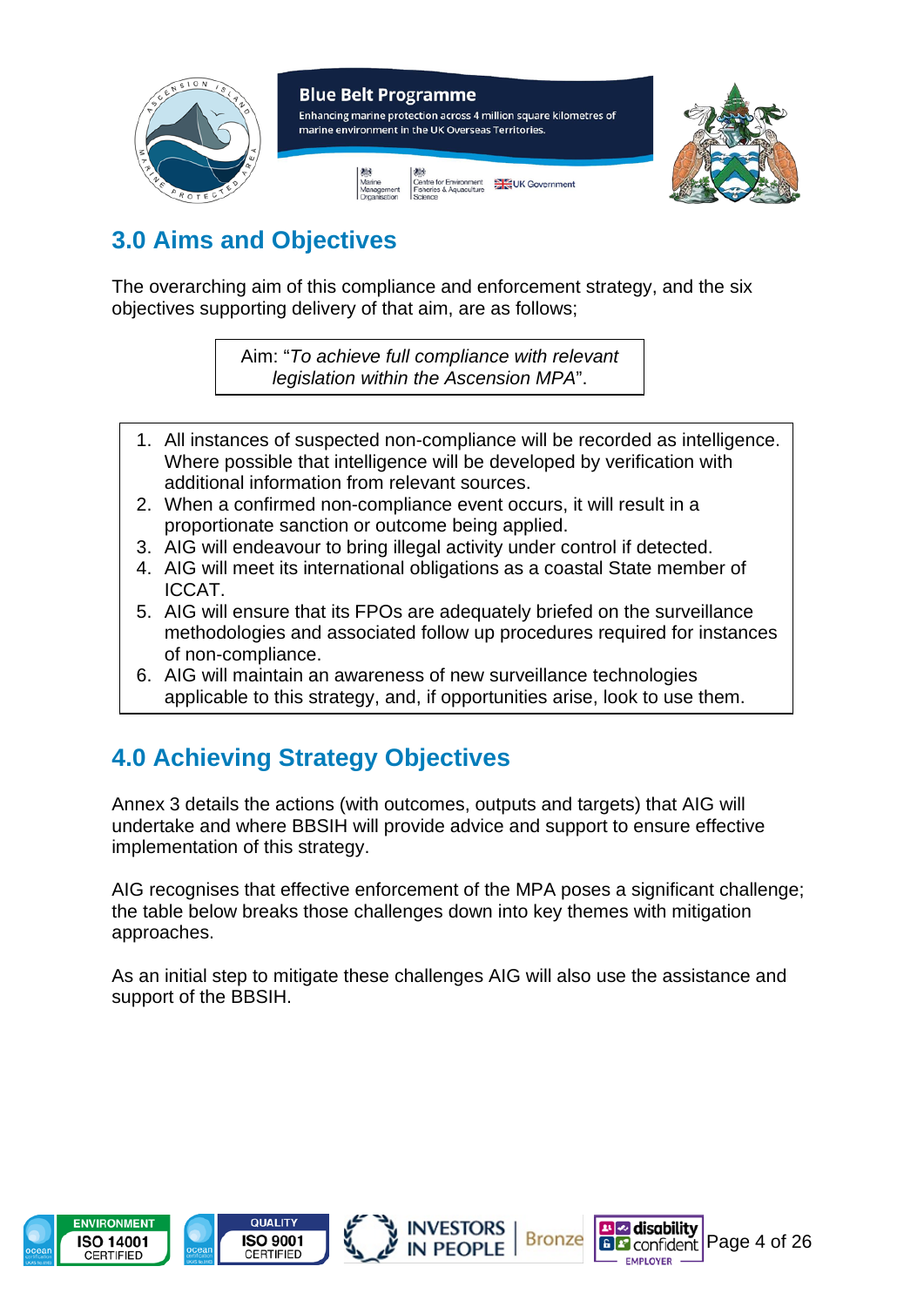

Enhancing marine protection across 4 million square kilometres of marine environment in the UK Overseas Territories.

> -383 越 Marine<br>Management<br>Organisation Centre for Environment<br>Fisheries & Aquaculture UK Government Science

<span id="page-4-2"></span><span id="page-4-1"></span><span id="page-4-0"></span>

| Challenge                                                                                                                                                   | Approach                                                                                                                                                                                                                                                                                                                                                                                                     |
|-------------------------------------------------------------------------------------------------------------------------------------------------------------|--------------------------------------------------------------------------------------------------------------------------------------------------------------------------------------------------------------------------------------------------------------------------------------------------------------------------------------------------------------------------------------------------------------|
| Surveillance and enforcement capacity and resource<br>available to AIG is low, particularly in terms of capacity to                                         | AIG will target its resources to where they are most needed:                                                                                                                                                                                                                                                                                                                                                 |
| monitor the "offshore" environment                                                                                                                          | It will do this, with BBSIH support, by using an Intelligence-Led<br>$\bullet$<br>Risk-Based Enforcement Approach (ILRBE) when choosing<br>where to carry out surveillance or conduct patrols<br>The ILRBE is an operating model that looks at threats to<br>compliance within a regulatory framework (relevant legislation)<br>and ensures decisions are based on intelligence, knowledge<br>and experience |
| The MPA is very large, and ensuring surveillance covers a<br>required area and detects IUU is important:                                                    | AIG will focus surveillance efforts on "remote detection",<br>$\bullet$<br>including those provided by BBSIH support                                                                                                                                                                                                                                                                                         |
| The MPA is 441,658km<br>$\bullet$                                                                                                                           | This will be predominantly satellite based and selected to                                                                                                                                                                                                                                                                                                                                                   |
| Encroachment within the 200nm limit or fishing over<br>$\bullet$<br>the seamounts represent the highest risk areas                                          | maximise the capability of detecting IUU threats over a large<br>area                                                                                                                                                                                                                                                                                                                                        |
| The type of illegal activity that poses a threat to the MPA:                                                                                                | AIG, assisted by the BBSIH, will focus efforts to follow up on illegal                                                                                                                                                                                                                                                                                                                                       |
| The most likely illegal activity is by foreign flagged                                                                                                      | activity administratively by using "flag State" responsibility <sup>5</sup> as a                                                                                                                                                                                                                                                                                                                             |
| vessels (possibly "dark") <sup>4</sup> fishing within the MPA,<br>which have entered from surrounding high seas and<br>are typically targeting tuna species | primary mechanism and:<br>o Attempt to secure data only the flag State will hold to enable<br>AIG to verify a suspect vessels activity<br>Attempt to secure prosecutions, if required, through flag<br>$\circ$                                                                                                                                                                                               |
| Dark vessels specifically targeting the seamounts<br>within the MPA; typically targeting shark species                                                      | State domestic legislation <sup>6</sup> , as opposed to pursuit within the<br>Ascension Island court system                                                                                                                                                                                                                                                                                                  |

<sup>4</sup> Dark refers to a vessel not broadcasting, or manipulating or interfering with its Automatic Information System (AIS) device

<sup>5</sup> Flag States are required to control their own vessels and prevent them conducting illegal activity.

<sup>6</sup> Flag States to date have binding domestic legislation on their vessels that prohibit illegal fishing within the maritime area of another state's jurisdiction.

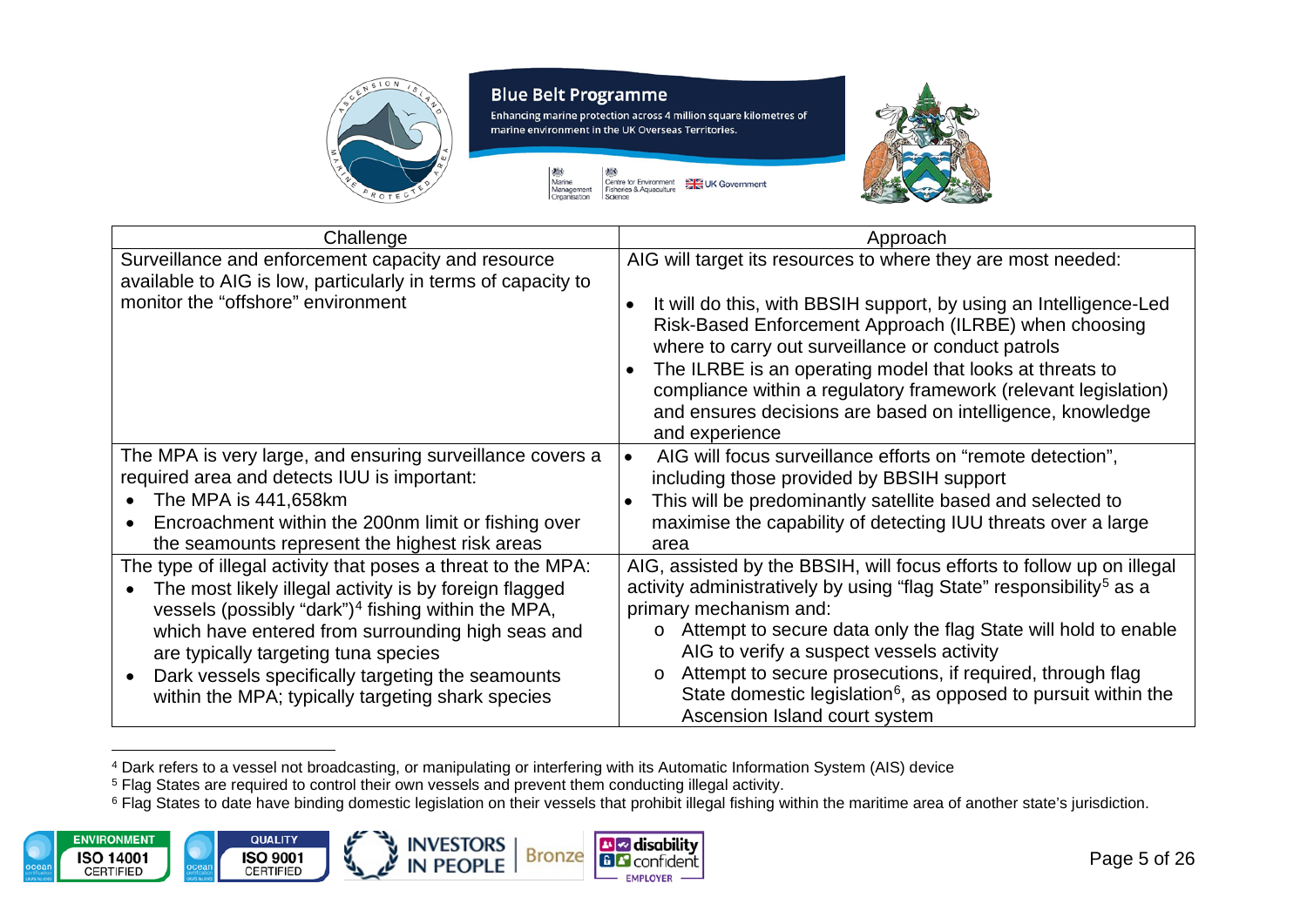

Enhancing marine protection across 4 million square kilometres of marine environment in the UK Overseas Territories.

> 划头 越 Marine<br>Management<br>Organisation Centre for Environment<br>Fisheries & Aquaculture<br>Science UK Government

<span id="page-5-0"></span>

|                                                              | AIG may also use other options with an international focus if<br>$\circ$<br>they are required – including port States, Regional Fisheries<br>Management Organisations (RFMOs) and INTERPOL |
|--------------------------------------------------------------|--------------------------------------------------------------------------------------------------------------------------------------------------------------------------------------------|
| Reliance on remote methods of surveillance:                  | Use all possible methods post-after detection to identify a vessel                                                                                                                         |
| Remote vessel identification is more challenging than        | and pursue through the flag State routes listed above.                                                                                                                                     |
| from surface or aerial-sightings                             | Create redundancy in the remote sensing data available by:                                                                                                                                 |
|                                                              | Using all possible sources in coordination to increase their<br>$\circ$                                                                                                                    |
|                                                              | effectiveness                                                                                                                                                                              |
|                                                              |                                                                                                                                                                                            |
|                                                              | Ensuring AIG, with BBSIH support, are aware of any new                                                                                                                                     |
|                                                              | sources/capabilities that may increase effectiveness - see                                                                                                                                 |
|                                                              | Technology section                                                                                                                                                                         |
|                                                              | Ensure when engaged with flag States that sensitive or tactically                                                                                                                          |
|                                                              | advantageous capability is not divulged                                                                                                                                                    |
|                                                              | Ensure, where cost effective and logistically feasible, options for                                                                                                                        |
|                                                              | maritime support are pursued to complement remote detection -                                                                                                                              |
|                                                              | such as sightings from local or transiting vessel traffic                                                                                                                                  |
| Creating the right political dynamic to enable international | Develop dialogue with key flag States and maintain these                                                                                                                                   |
| mechanisms are effective                                     | relationships                                                                                                                                                                              |
|                                                              | AIG may, if proportionate, pursue an IUU listing of a vessel at                                                                                                                            |
|                                                              | ICCAT <sup>7</sup> , and such a process could "embarrass" the flag State                                                                                                                   |
|                                                              | into action                                                                                                                                                                                |
|                                                              | AIG will need to be compliant with its own ICCAT obligations                                                                                                                               |
|                                                              |                                                                                                                                                                                            |
|                                                              | (see objective 4) to secure the political leverage it needs to (see                                                                                                                        |
|                                                              | Objective 4) pursue the above approach                                                                                                                                                     |

<sup>7</sup> IUU listing is a process by which a vessel is "listed" for illegal activity. The consequences of such a listing are the vessel cannot be authorised to fish for tuna in the Atlantic, restrictions on support activities available to the vessel and entry to ports.

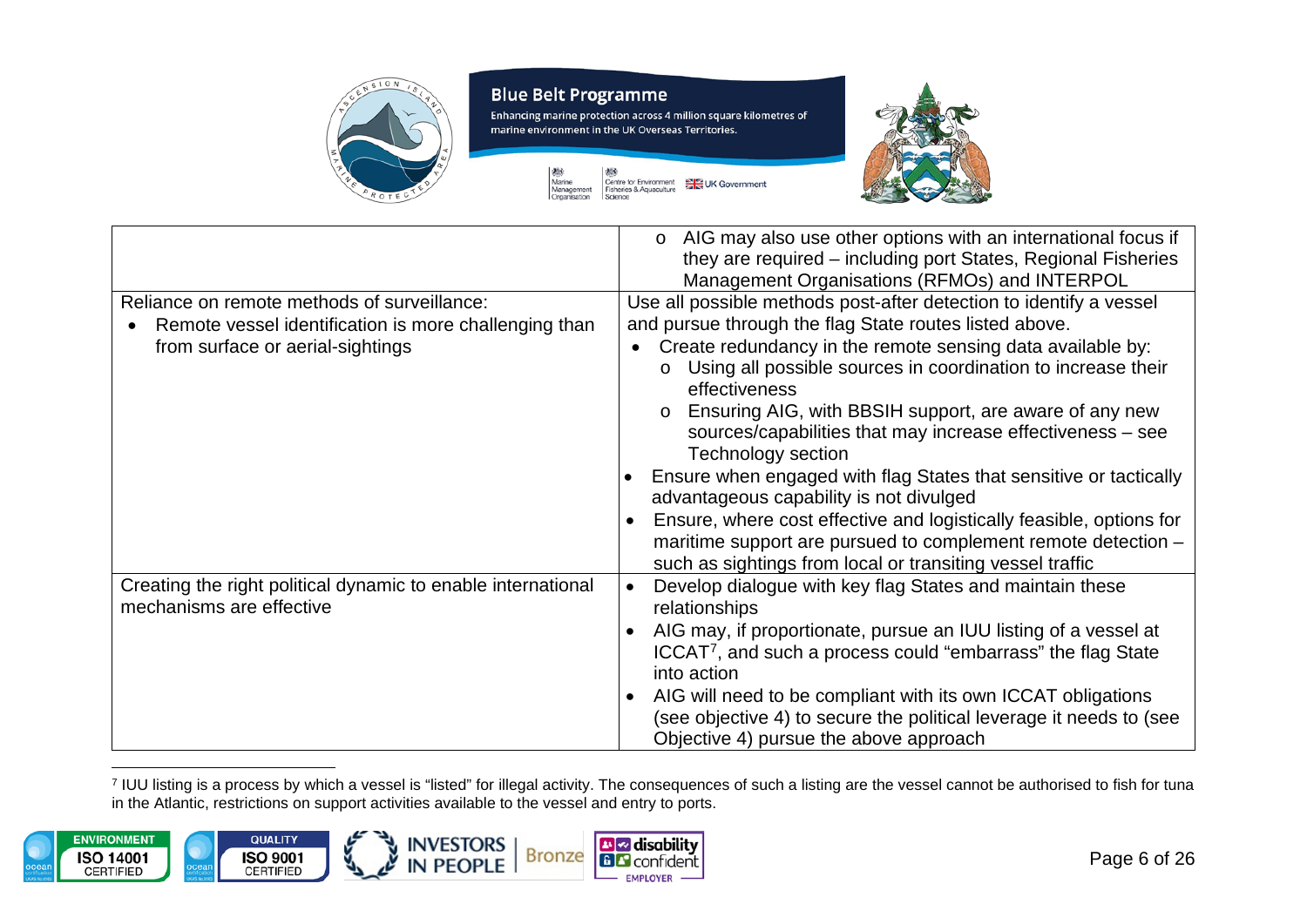

The BBSIH has five functions, which are detailed in full at Annex 4. The table below summarises the support and advice AIG has requested from the BBSIH.

| <b>BBSIH Function</b>                                         | <b>BBSIH Advise and Support</b>                                                                                                                                                                                                                                                                                                                                                                                                                                                                                                                                                |
|---------------------------------------------------------------|--------------------------------------------------------------------------------------------------------------------------------------------------------------------------------------------------------------------------------------------------------------------------------------------------------------------------------------------------------------------------------------------------------------------------------------------------------------------------------------------------------------------------------------------------------------------------------|
| Function 1<br>Surveillance                                    | Carry out a risk assessment of IUU threats to attempt to<br>$\bullet$<br>predict where and when the IUU risk is highest - this in turn<br>will be used to target resources in accordance with the                                                                                                                                                                                                                                                                                                                                                                              |
| Function 2<br>Intelligence<br>Management                      | ILRBE approach<br>Provide proportionate, year-round, baseline surveillance to<br>assure AIG and MPA stakeholders that vigilance is<br>maintained, and any new or emerging threats are identified<br>Use the most applicable surveillance methodology to<br>counter/ identify the IUU threat (see Surveillance section)<br>Increase surveillance activity beyond baseline, including<br>the use of commercial surveillance, to detect IUU if the risk<br>assessment deems it necessary (ILRBE approach)<br>AIG will undertake operational decision making, with BBSIH<br>advice |
| Function 3<br>International<br>Enforcement<br>Liaison         | Provide advice and support to AIG before any international<br>$\bullet$<br>dialogue is opened, undertake that dialogue on their behalf                                                                                                                                                                                                                                                                                                                                                                                                                                         |
| Function 4<br>Enforcement<br><b>Capacity Building</b>         | Provide briefing material on surveillance activities for use<br>$\bullet$<br>by AIG's Fisheries Protection Officers (FPOs)                                                                                                                                                                                                                                                                                                                                                                                                                                                     |
| Function 5<br>Assistance with<br>International<br>Obligations | Assist AIG in complying with its ICCAT compliance and<br>$\bullet$<br>enforcement data reporting obligations<br>Provide updates to AIG on changes to measures or data<br>$\bullet$<br>reporting requirements at ICCAT<br>Provide advice on the implementation of ICCAT compliance<br>and enforcement measures                                                                                                                                                                                                                                                                  |

### <span id="page-6-0"></span>**4.1 Compliance and Enforcement Principles**

In exercising its prosecution and enforcement powers, AIG will act with proportionality, consistency and accountability as outlined in its sanctions policy in Annex 5.

Proportionality  $\vert$  AIG aims to make those subjects to relevant legislation comply through: • Changing behaviour • Deterrence







**B**Z disability

- EMPLOYER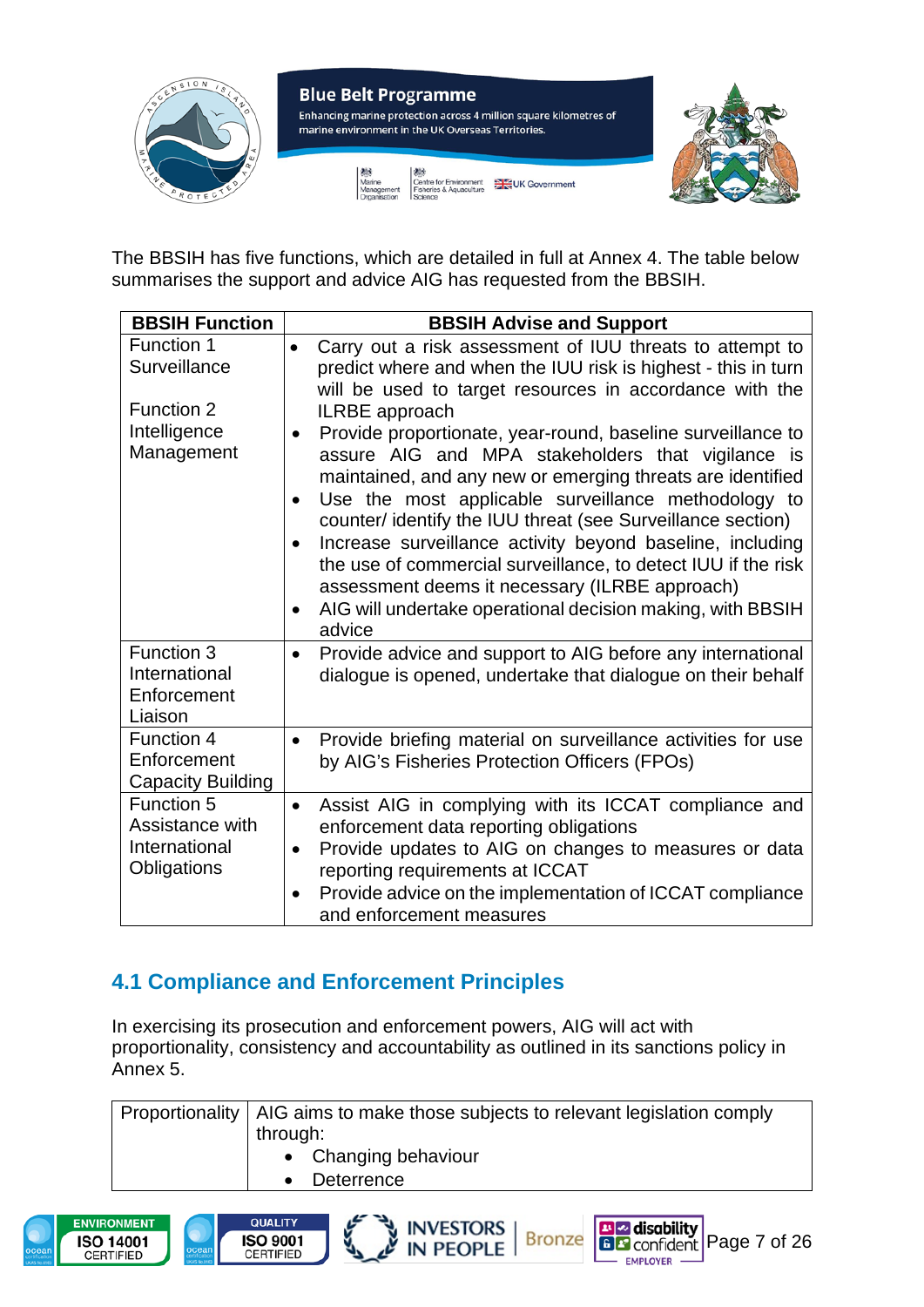

|                | Limitation of financial gain from non-compliance<br>Reassurance to those who are compliant<br>Proportionality to the nature of any offence and or the harm<br>caused                      |
|----------------|-------------------------------------------------------------------------------------------------------------------------------------------------------------------------------------------|
|                | AIG will publish a sanctions policy statement under this<br>compliance and enforcement strategy explaining how it will apply<br>these sanctions in a fair and proportionate way (Annex 5) |
| Accountability | AIG is accountable for its regulatory activity and must be able to<br>justify enforcement activities and decisions.                                                                       |
| Consistency    | All enforcement and compliance activities of AIG will be consistent<br>with the legislation in place, and the powers conferred under it.                                                  |
|                | The compliance and enforcement outcomes that AIG pursue will<br>be consistent with other similar circumstances and will be<br>recorded in auditable format.                               |
|                | FPOs will be trained to exercise powers they have under relevant<br>legislation appropriately and in accordance with this compliance<br>and enforcement strategy.                         |
| Transparency   | AIG will publish summary compliance and enforcement statistics<br>to ensure transparency.                                                                                                 |

### <span id="page-7-0"></span>**4.2 Surveillance**

Baseline surveillance is intended to maintain a minimum level of surveillance activity, all year round and involve:

- Routine monitoring of AIS using automated techniques such as Automatic Behaviour Monitoring (ABM) and expert manual analysts
- Requesting or checking other remote sensing data (typically satellite imagery) when intelligence indicates it is necessary
- Use of free-to-use satellite imagery where possible and feasible

The intensity of surveillance will be increased above baseline if required due to:

- Identification of the need in the risk profile, or
- In response to graded intelligence

Surveillance above the baseline will be primarily using commercial satellite imagery. A summary of the "remote detection" capabilities and methods currently available to AIG, directly or through the support of the BBSIH, is provided below.

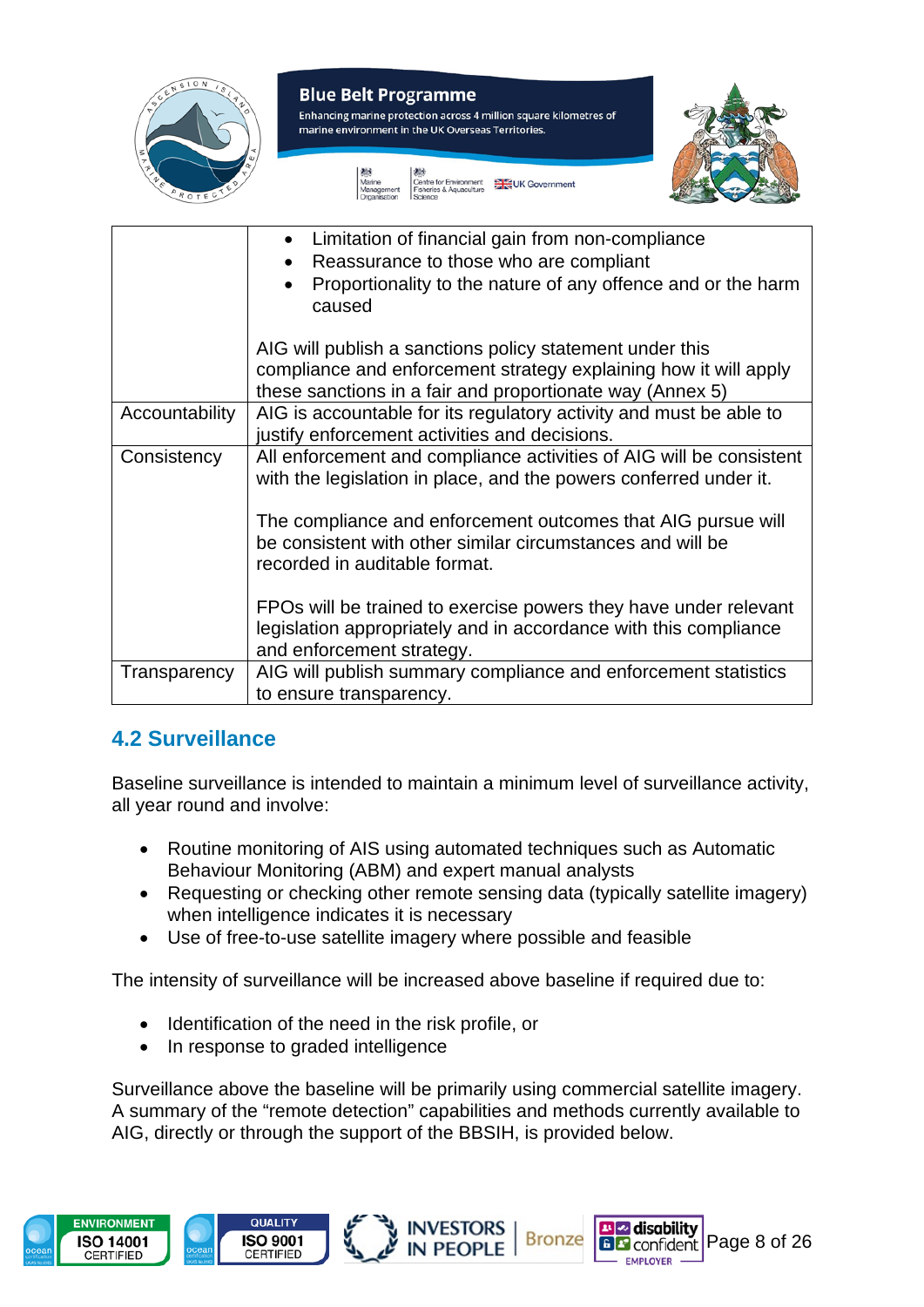<span id="page-8-0"></span>

| <b>Surveillance</b><br><b>Methodology</b> | <b>Capability/Purpose</b>                                                                                                                                                                                                                                                                                                                                                                                                                                                                                                                                                                                                                                                                                                                                                                                                                                                                                                                                     | <b>Examples</b> |
|-------------------------------------------|---------------------------------------------------------------------------------------------------------------------------------------------------------------------------------------------------------------------------------------------------------------------------------------------------------------------------------------------------------------------------------------------------------------------------------------------------------------------------------------------------------------------------------------------------------------------------------------------------------------------------------------------------------------------------------------------------------------------------------------------------------------------------------------------------------------------------------------------------------------------------------------------------------------------------------------------------------------|-----------------|
| Automatic<br>Information<br>System (AIS)  | Original purpose is as a collision avoidance system, transmitted on<br>VHF (Very High Frequency) radio. Transmissions are received<br>terrestrially or by satellite:<br>Forms a key part of baseline surveillance<br>Used for general situational awareness but does not give<br>a "complete picture" due to possible manipulation,<br>ranging from deliberate misrepresentation of data<br>(position, identity etc.) to turning the equipment off -<br>termed a "dark vessel". Not universally required by the<br>flag State<br>AIS provides vessel identity, position, course and speed<br>Mandated by the International Maritime Organization (IMO)<br>and legally required on cargo vessels above 330 Gross<br>Registered Tonnage (GRT) and passenger vessels<br>Commonly used by fishing vessels but not generally<br>mandatory <sup>8</sup><br>Multiple sources and systems available for its analysis, both<br>$\bullet$<br>manually and automatically |                 |

8 EU Legislation - requires mandatory use of AIS on fishing vessels over 15m. Other State application is low.

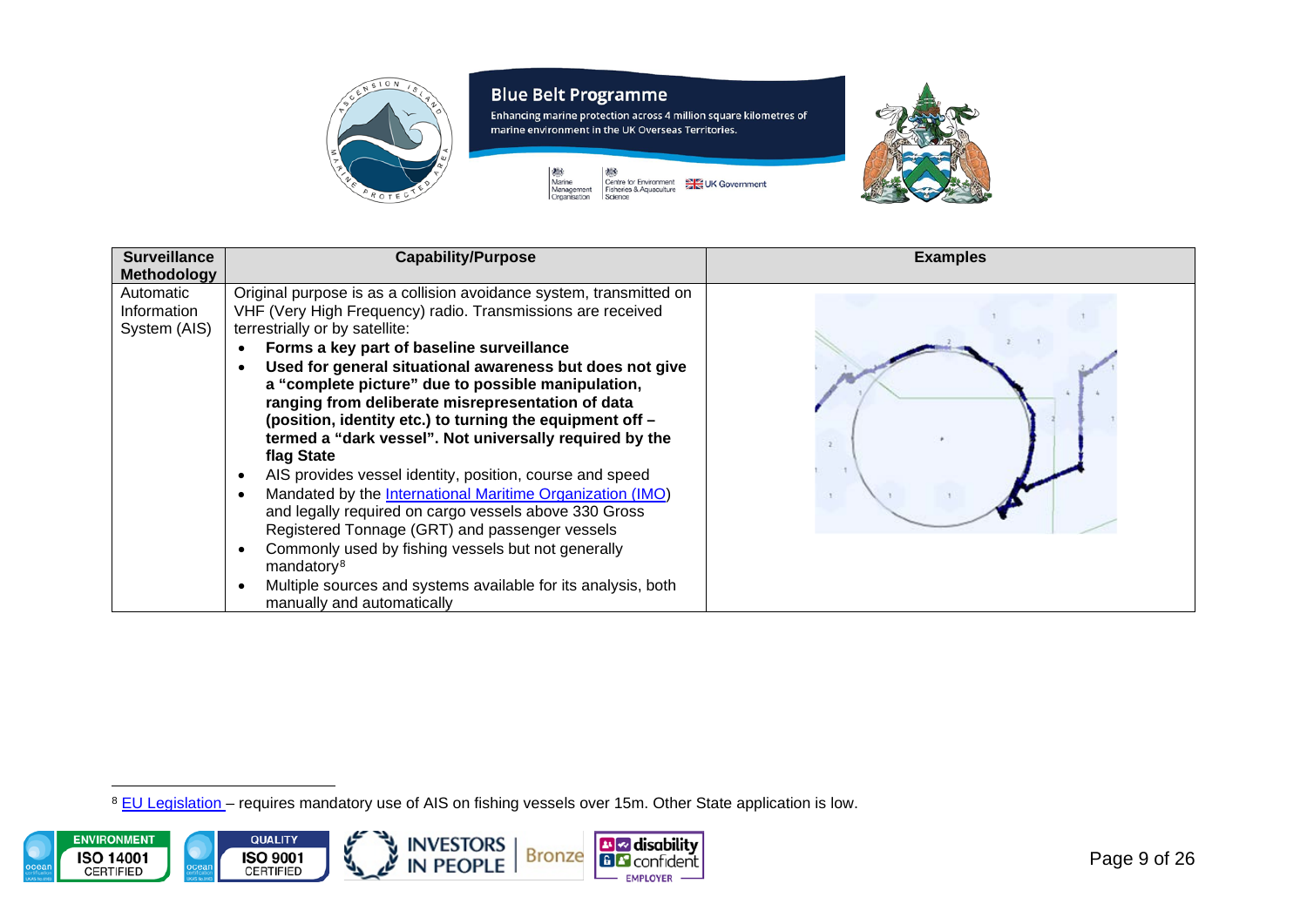

Enhancing marine protection across 4 million square kilometres of marine environment in the UK Overseas Territories.





| <b>Surveillance</b>                  | <b>Capability/Purpose</b>                                                                                                                                                                                                                                                                                                                                                                                                                                                                                                                                                                                                                                                                                                                                                                                                                                                                                                                                                                                                                        | <b>Examples</b> |
|--------------------------------------|--------------------------------------------------------------------------------------------------------------------------------------------------------------------------------------------------------------------------------------------------------------------------------------------------------------------------------------------------------------------------------------------------------------------------------------------------------------------------------------------------------------------------------------------------------------------------------------------------------------------------------------------------------------------------------------------------------------------------------------------------------------------------------------------------------------------------------------------------------------------------------------------------------------------------------------------------------------------------------------------------------------------------------------------------|-----------------|
| Methodology                          |                                                                                                                                                                                                                                                                                                                                                                                                                                                                                                                                                                                                                                                                                                                                                                                                                                                                                                                                                                                                                                                  |                 |
| Synthetic<br>Aperture<br>Radar (SAR) | Satellite based radar system that can detect vessels at sea that are<br>not on AIS (dark vessels):<br>Provides a more complete picture when used in<br>conjunction with AIS to detect "dark vessels"<br>Primary remote surveillance methodology used to detect<br>dark vessels<br>It can be tasked:<br>Commercially during periods of high IUU risk – through<br>$\circ$<br>the BBSIH<br>Reactively on an intelligence led basis through EMSA<br><b>(European Maritime Safety Agency)</b><br>High coverage available (swath sizes up to 250km wide)<br>Not affected by cloud cover or time of day, but sea state can<br>impact confidence of detections<br>Vessel size can be inferred from detection and location or<br>other verifying detections can inform interpretation, but other<br>than this, provides no information on dark vessel identity<br>In addition to commercial/EMSA sources, open source, free-to-<br>user SAR data is available throughSentinel-1 supplied by ESA<br>(European Space Agency) however the resolution of the |                 |
|                                      | Sentinel-1 data is low.                                                                                                                                                                                                                                                                                                                                                                                                                                                                                                                                                                                                                                                                                                                                                                                                                                                                                                                                                                                                                          |                 |

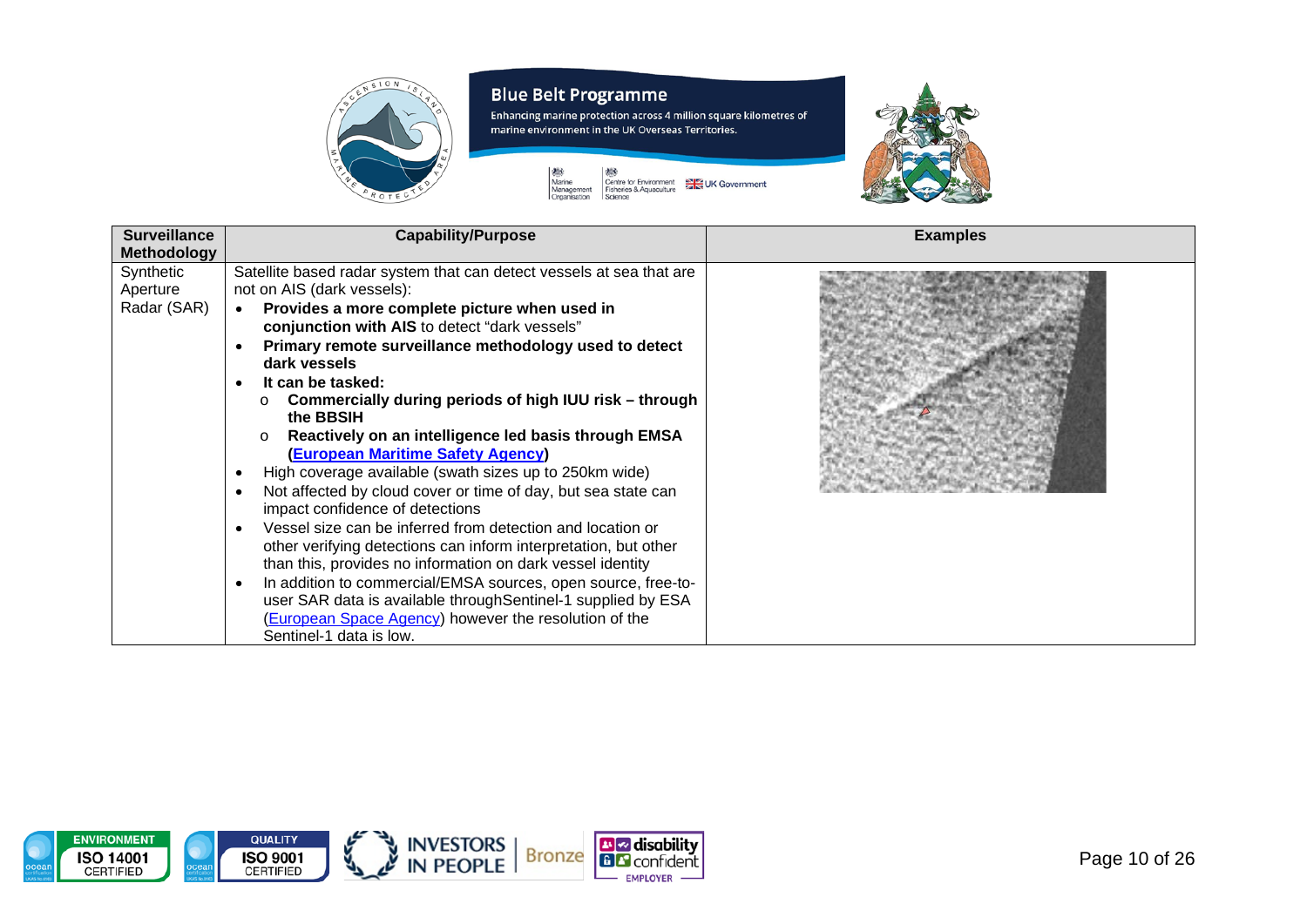

Enhancing marine protection across 4 million square kilometres of marine environment in the UK Overseas Territories.



<span id="page-10-0"></span>

| <b>Surveillance</b><br><b>Methodology</b>               | <b>Capability/Purpose</b>                                                                                                                                                                                                                                                                                                                                                                                                                                                                                                                                                                                                                                  | <b>Examples</b>                                                    |
|---------------------------------------------------------|------------------------------------------------------------------------------------------------------------------------------------------------------------------------------------------------------------------------------------------------------------------------------------------------------------------------------------------------------------------------------------------------------------------------------------------------------------------------------------------------------------------------------------------------------------------------------------------------------------------------------------------------------------|--------------------------------------------------------------------|
| Electro-<br>Optical<br>Satellite<br>Imagery (EO)        | Optical imagery can be thought of as acting like a camera:<br>Current use is intelligence-led and coordinated with<br>sources of possible detection - i.e. attempts to visually<br>verify a SAR detection<br>Open source Sentinel-2 imagery is freely available through<br>ESA but the resolution of the Sentinel 2 imagery is relatively<br>low<br>Resolution is not adequate for vessel type or identity<br>verification<br>Even with the highest resolution commercial optical imagery, it<br>٠<br>is not possible to verify vessel identity<br>Very weather and sea state dependent<br>$\bullet$<br>The footprint (swath) of the imagery is very small | Confidence: Cor<br>MMSI: 35466800<br>Lat: - 12.63<br>Lon: - 009.34 |
| Visible<br>Infrared<br>Imaging<br>Radiometer<br>(VIIRS) | Satellite with capability to detect light emissions from the Earth's<br>surface. It is used for vessel detection through development of a<br><b>VIIRS Boat Detection (VBD) tool</b><br>Used as a verification of SAR detections<br>Original purpose was metrological<br>VBD developed by NOAA <sup>9</sup> and UK-OTs included through<br>BBSIH collaboration with National Oceanographic and<br>Atmospheric Agency (NOAA) in the US<br>An atmospheric phenomenon called the South Atlantic<br>$\bullet$<br>Anomaly interferes significantly with the VIIRs sensor over<br>Ascension Island, significantly compromising its<br>effectiveness in this area  | <b>Legend</b><br>High                                              |

<sup>9</sup> National Oceanographic and Atmospheric Administration in the US

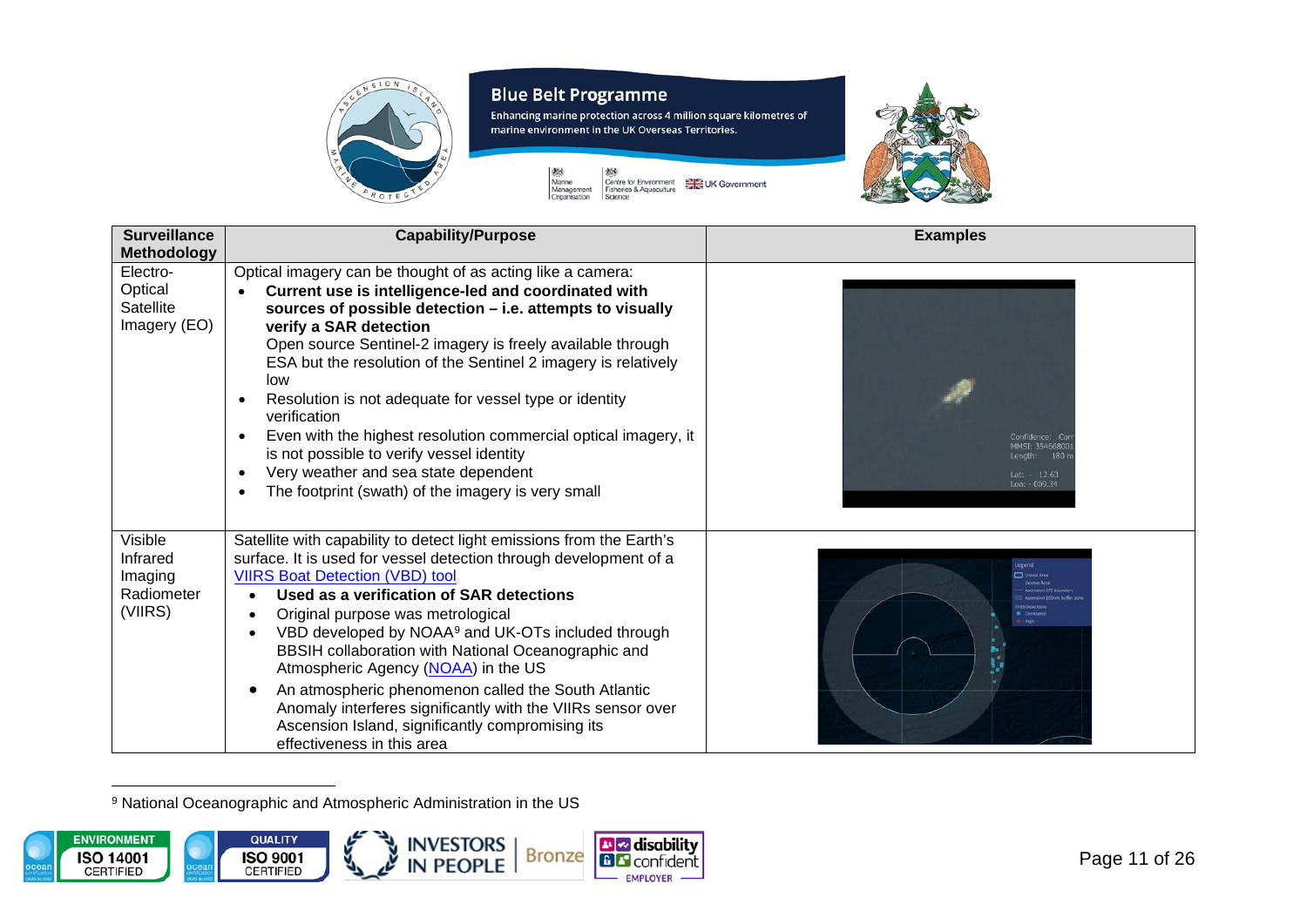

### <span id="page-11-0"></span>**4.3 Compliance and Surveillance Statistics**

The FAO<sup>[10](#page-11-1)</sup> defines the surveillance component of Monitoring Control and Surveillance (MCS) as:

*"The degree and types of observation required to maintain compliance with the regulatory controls imposed on fishing activities"*

The BBSIH and AIG have developed metrics to measure the following:

- The amount of surveillance conducted over the MPA and the area immediately adjacent to it
- Surveillance results expressed in terms of relative levels of compliance with relevant legislation
- Surveillance results expressed in terms of suspected and confirmed noncompliant activity
- The actions taken and their outcomes with respect to all confirmed noncompliant activity

AIG understand and accept that some offences will inevitably go unsolved and it is therefore important when developing statistics to distinguish between confirmed and suspected non-compliance.

| Suspected non-compliance                                                                                                                                                                                                                                                                                                                                                                                     |
|--------------------------------------------------------------------------------------------------------------------------------------------------------------------------------------------------------------------------------------------------------------------------------------------------------------------------------------------------------------------------------------------------------------|
| Cases where:                                                                                                                                                                                                                                                                                                                                                                                                 |
| An objective assessment of<br>evidence and/or intelligence<br>indicates that an offence has been<br>committed but:<br>$\circ$ The evidence is insufficient to<br>apply a sanctions option, in so<br>much as it does not pass the<br>public interest and/or evidence<br>tests with the Code for Crown<br><b>Prosecutors</b><br>The offending entity cannot be<br>$\circ$<br>identified, so a sanctions option |
|                                                                                                                                                                                                                                                                                                                                                                                                              |

In line with Objective 1, AIG will take all possible investigatory steps in cases of suspected non-compliance to establish the facts of the matter. Any investigation will

**INVESTORS** 

**IN PEOPLE** 

<span id="page-11-1"></span><sup>10</sup> Food and Agriculture Organisation of the UN





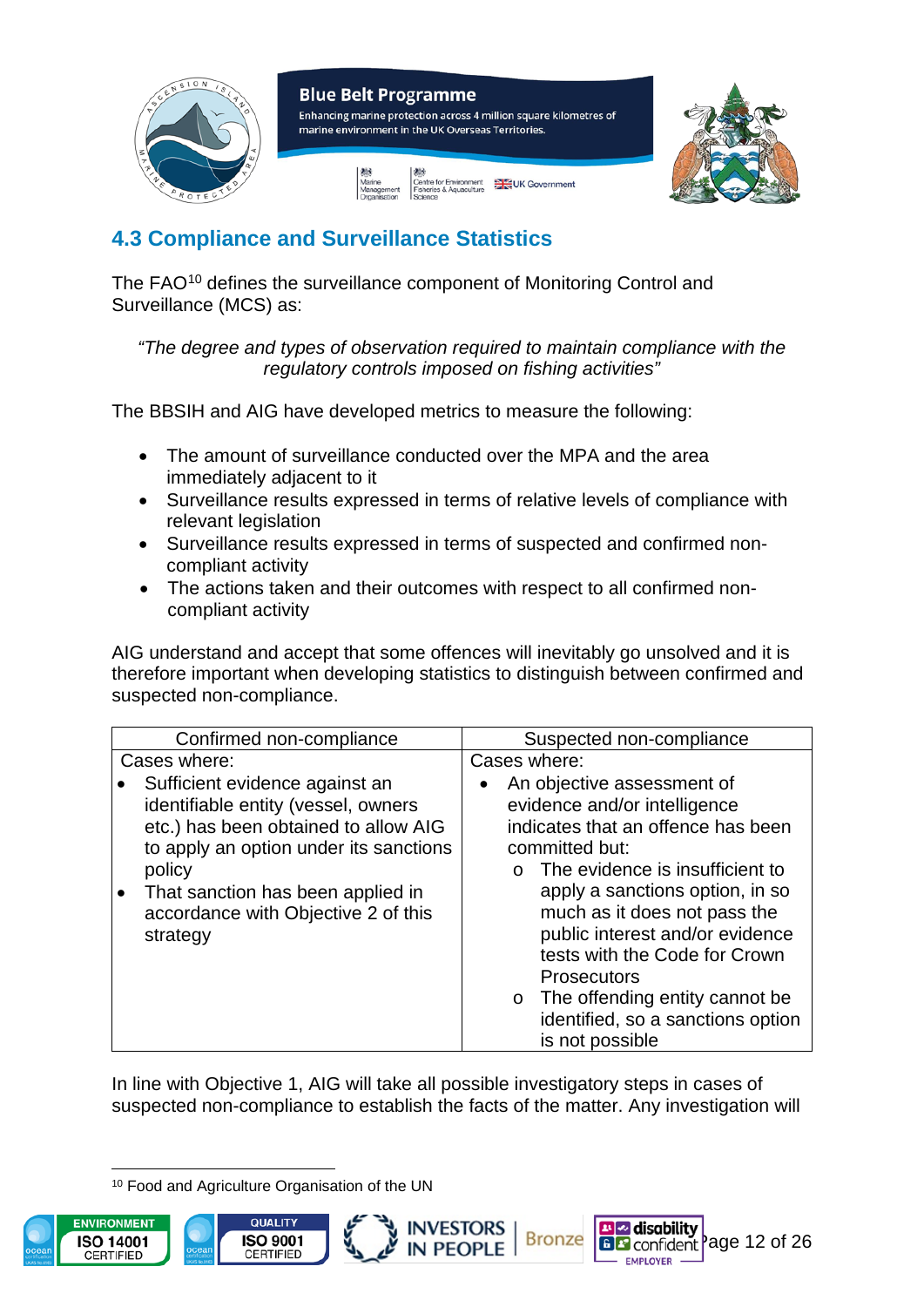

be undertaken in a manner proportionate to the relative severity of the suspected alleged offence.

In accordance with its compliance and enforcement principles, AIG will publish annual<sup>[11](#page-12-2)</sup> high level summary statistics. These will be adapted from the four metrics listed above and made appropriate for the public domain. BBSIH will provide AIG with a monthly activity report for internal use only that will inform this public facing report.

These metrics are intended to provide assurances to MPA stakeholders of the effectiveness of surveillance and the follow up actions undertaken by both AIG and BBSIH. Full details of the metrics are provided in Annex 6.

### <span id="page-12-0"></span>**4.4 Technology**

AIG understands:

- That new technology has the potential to transform compliance and enforcement in large-scale, remote MPAs, but it is essential that any technology used is fit for purpose
- That the technology landscape is constantly evolving as new technologies are developed and become more affordable
- The bespoke Blue Belt Compliance and Enforcement Technology Roadmap for Ascension Island sets out the new technologies that may be available to support compliance and enforcement in the short, medium and longer term
- AIG will look for opportunities to trial the use of new technologies identified within the Roadmap as and where appropriate, and will welcome the opportunity to work in collaboration with partners on this
- The BBSIH will assist AIG will engagement with other organisations working on feasible technology trials or new surveillance methodologies on an *ad hoc* basis

### <span id="page-12-1"></span>**4.5 Reviewing the Strategy**

AIG consider it essential that this strategy is adequately reviewed and evaluated in March 2021, with the intention to adopt a longer-term strategy which sits within the five-year time frame of the MPA Management Plan.

When assessing the effectiveness of the strategy, the review will consider the following:

- Compliance and surveillance statistics
- Requirements and impact of investigatory steps taken

<span id="page-12-2"></span><sup>11</sup> First published March 2021





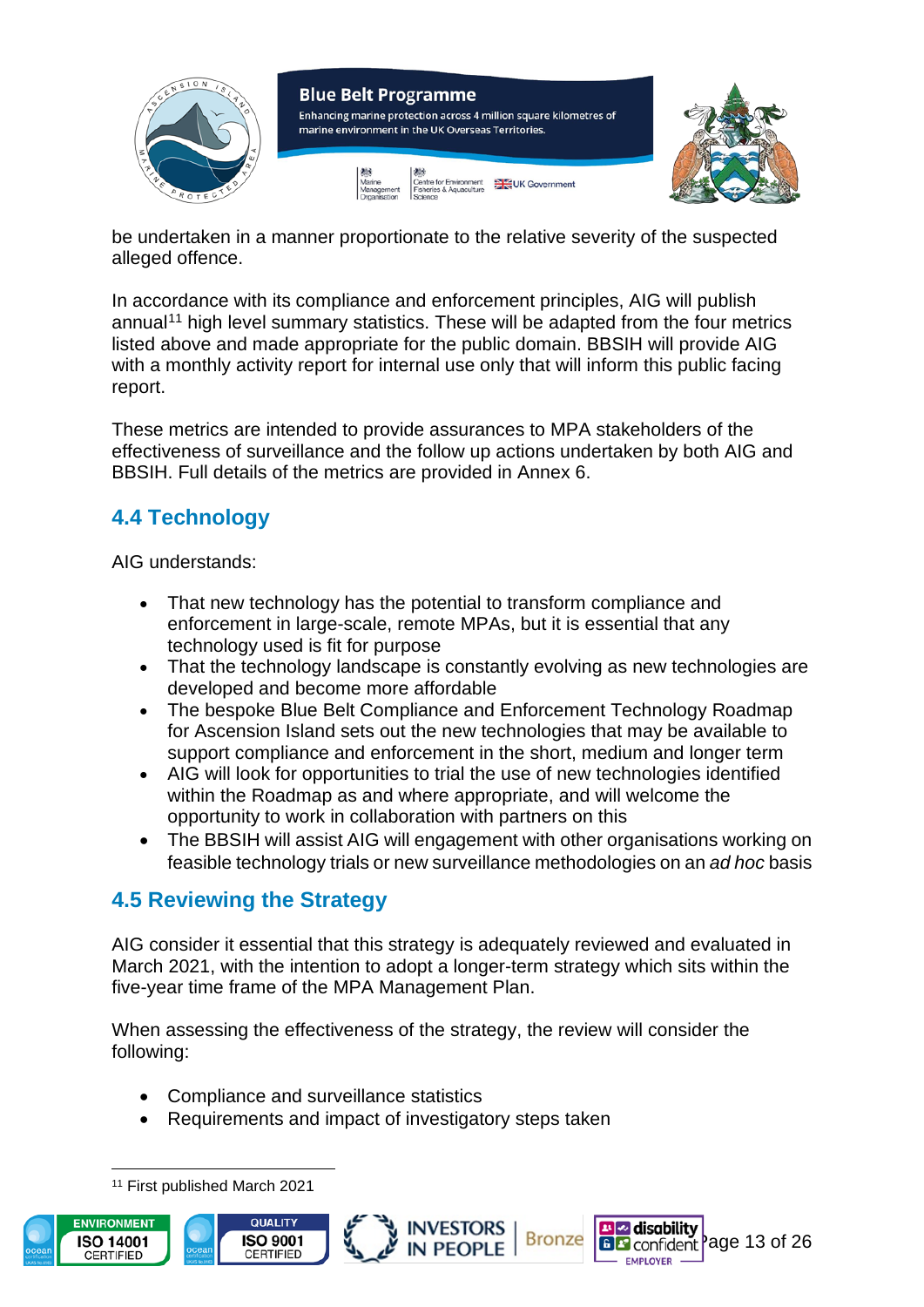

- The sanctions options which were required or applied, and whether these were both proportionate to the offence (s) committed and sufficient enough to deter further offences
- In the context of both the above and Objective 3 are there additional or new approaches that could be considered
- Whether, through implementation, legislative gaps or omissions have emerged
- Opportunities to improve evidence gathering/handling
- A detailed review of the aims and actions set out in Annex 3
- A full review of risk assessments







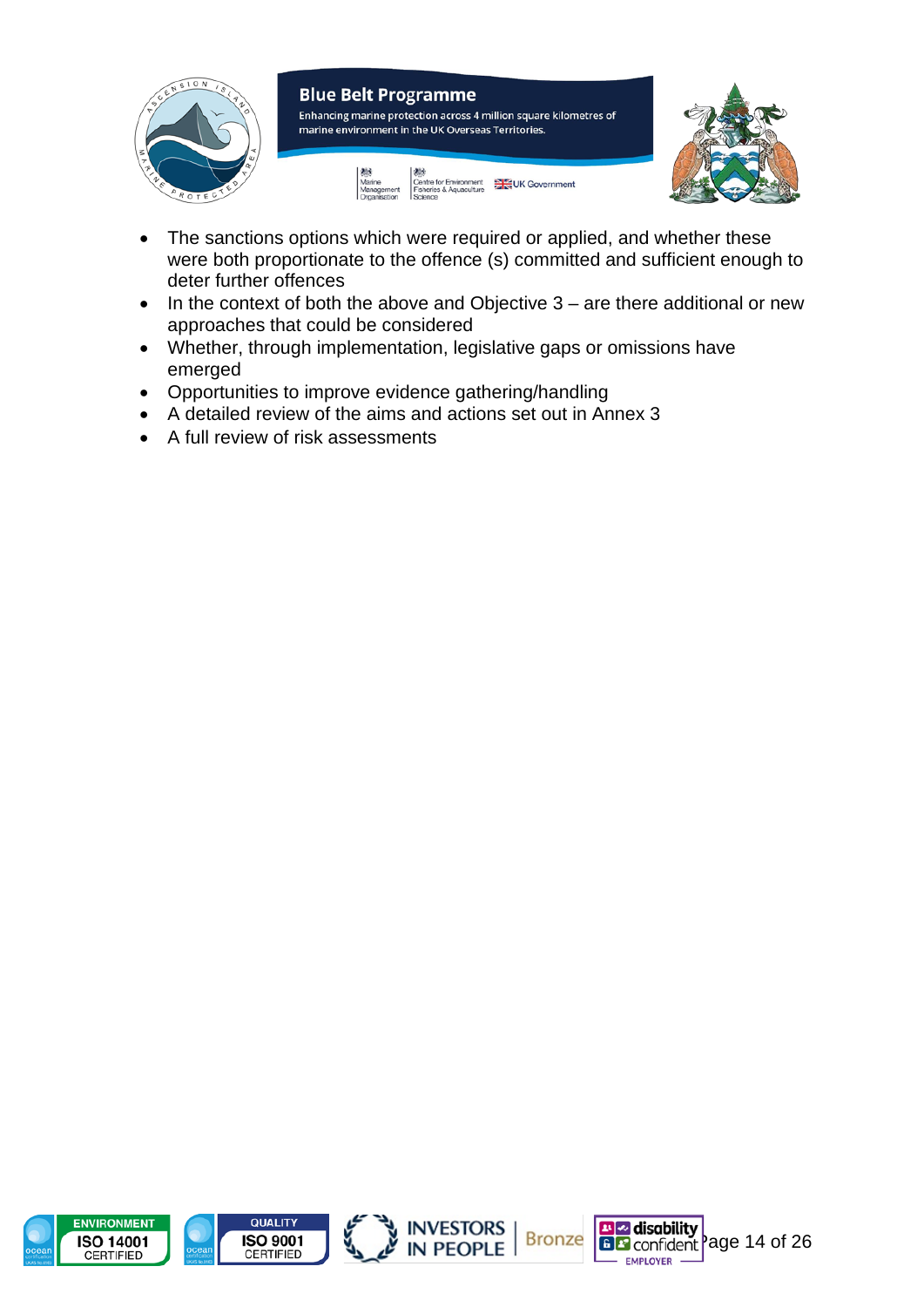

## <span id="page-14-0"></span>**Annex 1 MPA Management Plan underpinning the Compliance and Enforcement Strategy**

The MPA Management Plan sets out AIG's vision for the MPA:

*"The Ascension Island Marine Protected Area will safeguard a unique natural ecosystem at the heart of the Atlantic Ocean. It will be a beacon of marine conservation, research and sustainable management that is a source of pride for the people of Ascension and a valuable resource for future generations, both locally and globally"*

The Management Plan has a set of strategic and supporting objectives:

| Strategic Objectives - 20-25 year                                                                                                                                                                   | Supporting Objective – 5 year                                                                                                             |
|-----------------------------------------------------------------------------------------------------------------------------------------------------------------------------------------------------|-------------------------------------------------------------------------------------------------------------------------------------------|
| timeframe                                                                                                                                                                                           | timeframe                                                                                                                                 |
| 1. To Conserve Ascension Island's<br>marine biodiversity, habitats and<br>ecological functions for long-term<br>ecosystem health                                                                    | To achieve effective governance and<br>management of the MPA that is<br>transparent and underpinned by<br>sustainable financial and human |
| 2. To promote the sustainable<br>development of socio-economic<br>activities that are compatible with<br>protection of the marine<br>environment                                                    | resources                                                                                                                                 |
| 3. To promote scientific research and<br>share knowledge about Ascension<br>Island's marine biodiversity in<br>order to encourage support for<br>marine conservation locally and<br>internationally |                                                                                                                                           |

A series of operational objectives, in the form of actions, sit below these strategic and supporting objectives, which in turn have management actions. Operational objective 1b is of relevance to the compliance and enforcement strategy:

| Operational objective 1b - Surveillance, compliance and enforcement regime |                                                                               |  |
|----------------------------------------------------------------------------|-------------------------------------------------------------------------------|--|
|                                                                            | effectively tackles all known threats to offshore ecosystems                  |  |
| Action                                                                     | <b>Establish an effective MCS and enforcement regime to prevent</b>           |  |
|                                                                            | <b>IUU fishing within the MPA</b>                                             |  |
| Outcomes                                                                   | Effective detection of suspect vessels and enforcement via ICCAT<br>$\bullet$ |  |
|                                                                            | deters IUU fishing in EEZ and prevents the unsustainable harvest              |  |
|                                                                            | of target and bycatch species                                                 |  |
|                                                                            | Procedures for dealing with MCS intelligence are clear to the<br>$\bullet$    |  |
|                                                                            | MPA management authority and strictly followed                                |  |
|                                                                            |                                                                               |  |

**INVESTORS** 

**IN PEOPLE** 

**Bronze** 

**Page disability**<br>**BB** confident **Page 15 of 26** 

**EMPLOYER** 



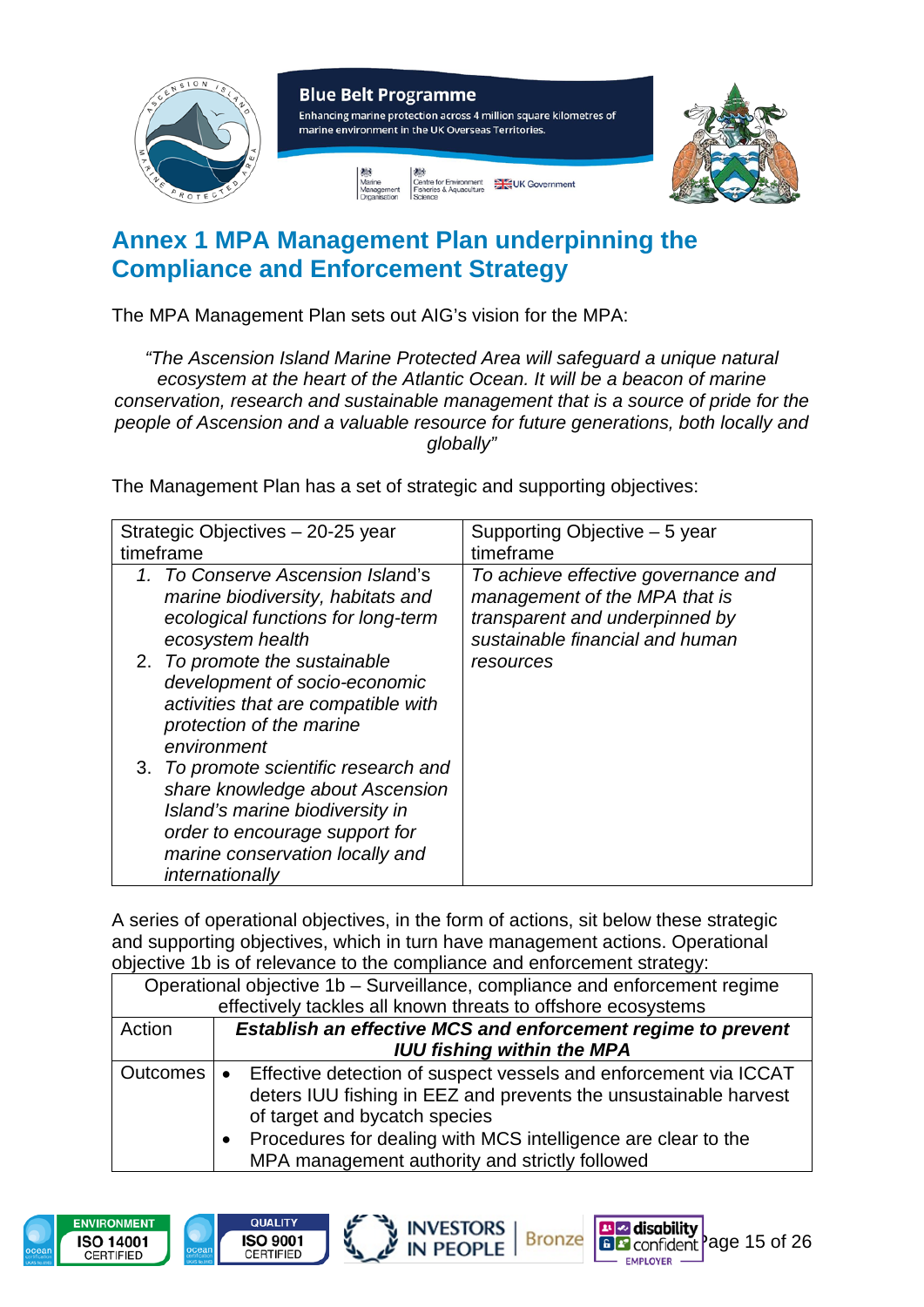

|                | Evidence is collected to the required standard to achieve effective<br>$\bullet$<br>enforcement<br>International collaboration is utilised to pursue possible IUU<br>$\bullet$<br>should it occur                                                                                                           |
|----------------|-------------------------------------------------------------------------------------------------------------------------------------------------------------------------------------------------------------------------------------------------------------------------------------------------------------|
| <b>Targets</b> | Year 1: Surveillance system in operation based on risk<br>assessment, staff trained, system for monitoring effectiveness<br>established                                                                                                                                                                     |
|                | Year 5: All cases of suspect vessels in the MPA investigated and<br>appropriate enforcement action taken. Evidence collection is always of<br>the standard required for prosecution. Failures in investigations and<br>enforcement are analysed and used to refine procedures and capture<br>lessons learnt |

The management plan also presents a threat analysis which identifies IUU fishing as a threat posed to the MPA.

## <span id="page-15-0"></span>**Annex 2 Relevant Legislation**

Legislation relevant<sup>[12](#page-15-1)</sup> to the enforcement of or prevention of IUU within the MPA is as follows:

- St Helena and Dependencies (Territorial Sea) Order 1989 *established Ascension's territorial sea (12nm from baselines)*
- Fishery Limits Order 1978 *Established Ascension's Exclusive Fishery Zone (EFZ)*
- National Protected Areas Ordinance 2003 (as amended 2019) *Provides Governor with authority to designate MPAs through an order. 2019 amendment extended these powers to the 200nm limit*
- National Protected Areas Ordinance 2003 *Provides powers to permit establishment of national parks, nature reserves, sanctuaries and area of historic interest*
- The Fisheries (Conservation and Management) Ordinance 2015 *Director of Fisheries and FPOs are designated under this legislation and enforcement powers are granted in Part VI. Contains IUU offences. Grants powers to issue Orders providing for restrictions of other activities, including transhipment. Also includes historic powers to grant commercial fishing licenses*
- Fishery Limits (Licensing of fishing) (Offshore Zone) Order 2015 *Issued under the Fisheries (Conservation and Management) Ordinance 2015. Prohibits fishing beyond Ascension's territorial waters without a license. Enforceable by FPOs.*

<span id="page-15-1"></span> $12$  Note – AIG will update this annex as new or amended legislation comes into force





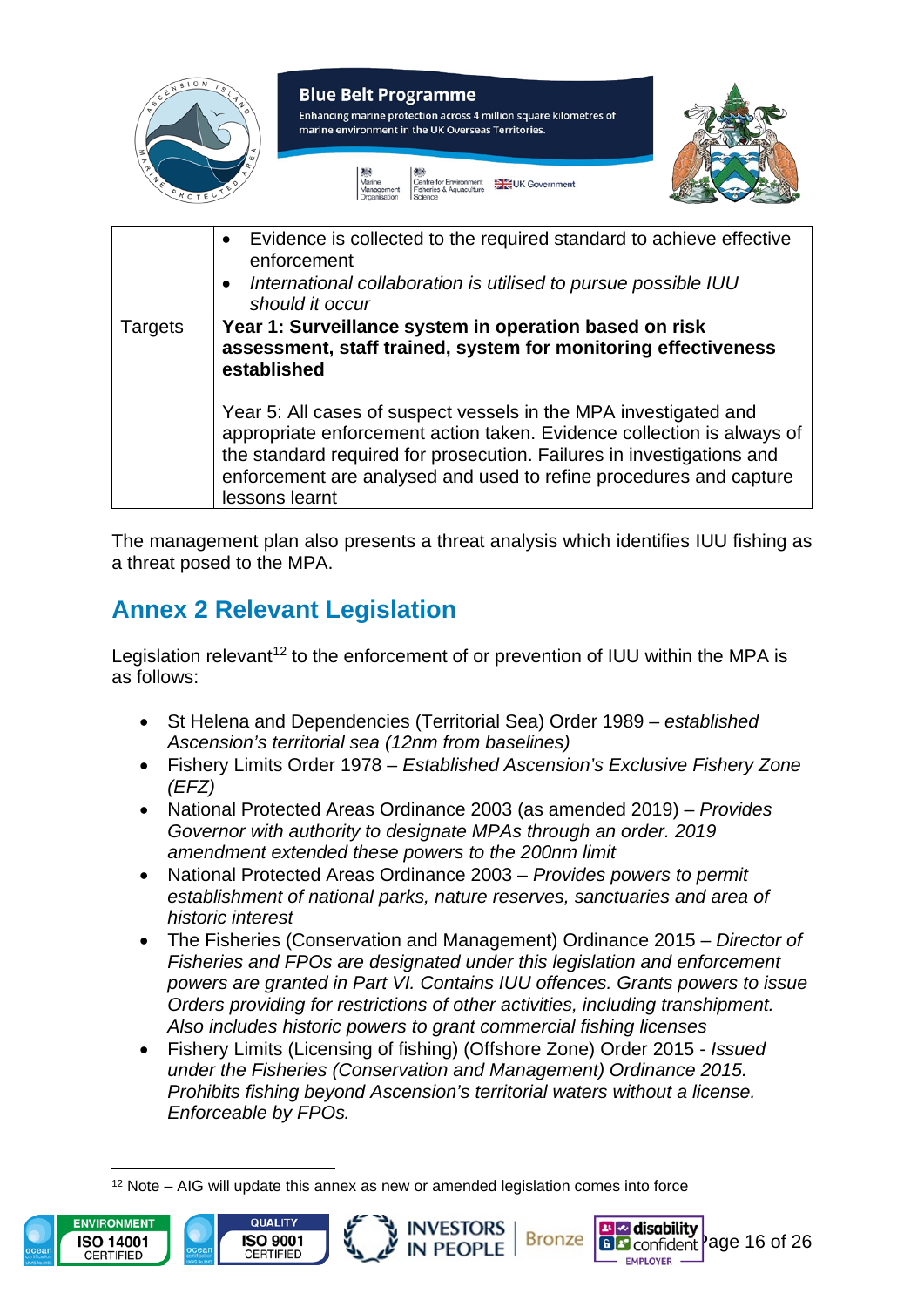

- Fishery Limits (Licensing of Transhipment) Order 2015 *Issued under the Fisheries (Conservation and Management) Ordinance 2015. Prohibits transhipment without authorisation. Enforceable by FPOs.*
- Wildlife Protection Ordinance 2013 (as amended 2016) *Prohibits the taking of certain wildlife species or products within fishing limits. Includes a number of relevant pelagic shark and other species.2016 amendment extended the species list*
- Ascension Island declared its EEZ in 1978 (Check legislative reference with Dee) Ascension had an Exclusive Fisheries Zone (EFZ) by Proclamation dated 30 June 1977 (LN 16/1977), but this became an Exclusive Economic Zone (EEZ) by Proclamation dated 13 July 2017 (LN 2/2017) when the documents were filed with the UN by the FCO Maritime Policy Unit on 27/8/2019.
- ICCAT Conservation Management Measures (CMM) where relevant to IUU threat







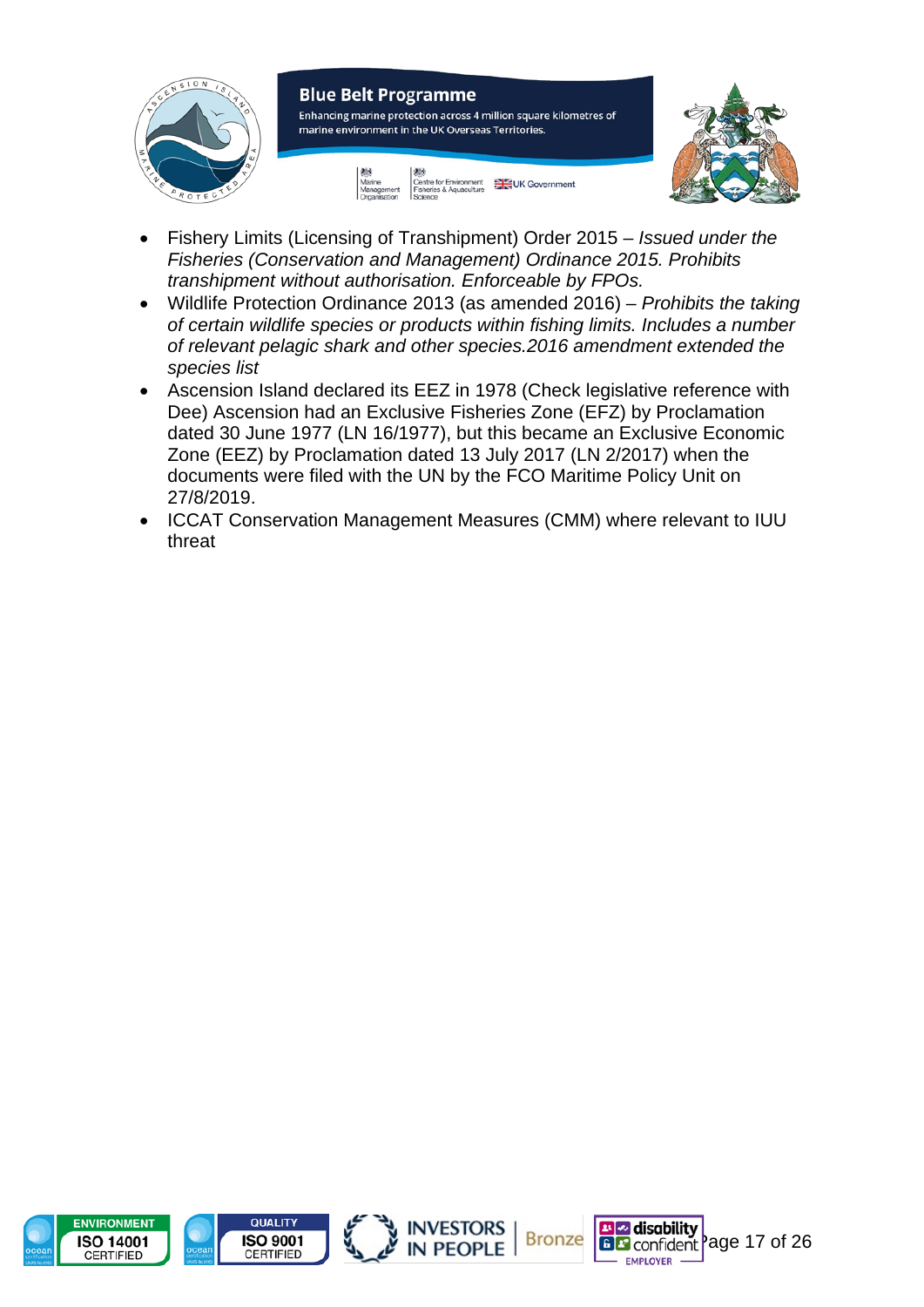



## **Annex 3 – Strategy Objectives – Actions, Outputs and Outcomes**

| <b>Strategy Aim and Objectives</b>                                                                 | Actions (A)                 | Owner                                    | Output                                                                               | Outcome                                                                                                                                         | Targets (if<br>applicable)                                                |
|----------------------------------------------------------------------------------------------------|-----------------------------|------------------------------------------|--------------------------------------------------------------------------------------|-------------------------------------------------------------------------------------------------------------------------------------------------|---------------------------------------------------------------------------|
| Aim:<br>To achieve full compliance with<br>relevant legislation within the<br><b>Ascension MPA</b> | Implement ILRBE<br>approach | <b>BBSIH</b><br>(functions 1<br>and $2)$ | Ascension strategic<br>risk assessment -<br>March $(1.1)$                            | Improved understanding of<br>level and nature of IUU risk<br>across the year, which is<br>used to inform tasking                                | May 2020,<br>Quarterly, ad hoc<br>and annual review                       |
|                                                                                                    |                             |                                          | Ascension vessel<br>threat profiles (1.2)                                            | Detailed understanding of<br>different threats to the MPA,<br>best detection methodology,<br>tactical information and<br>background information | Oct 2020,<br>Quarterly, ad hoc<br>and annual review                       |
|                                                                                                    |                             |                                          | 2020 surveillance plan<br>(1.3)                                                      | <b>BBSIH and AIG surveillance</b><br>is tasked in a timely fashion<br>and targeted at IUU risk                                                  | May 2020 and<br>Quarterly review                                          |
|                                                                                                    |                             |                                          | Baseline surveillance<br>year-round (1.4)                                            | Ongoing surveillance at<br>sustainable level is<br>conducted by BBSIH                                                                           | 100% annual<br>coverage from<br>baseline<br>surveillance                  |
|                                                                                                    |                             |                                          | Commercial<br>surveillance or other<br>assets deployed due<br>to high IUU risk (1.5) | Key risk periods are covered<br>by additional/more intense<br>surveillance if required<br>ILBRE approach ensures<br>appropriate use of          | Compliance<br>statistics - public<br>and AIG version<br>Monthly reporting |
|                                                                                                    |                             |                                          | Monthly reporting (1.6)                                                              | resources<br>Summary surveillance<br>statistics and narrative is<br>provided across BB UK-OTs                                                   | Monthly report to<br>each UK-OT                                           |

**B**Z disability

**BB** confident **EMPLOYER** 

<span id="page-17-0"></span>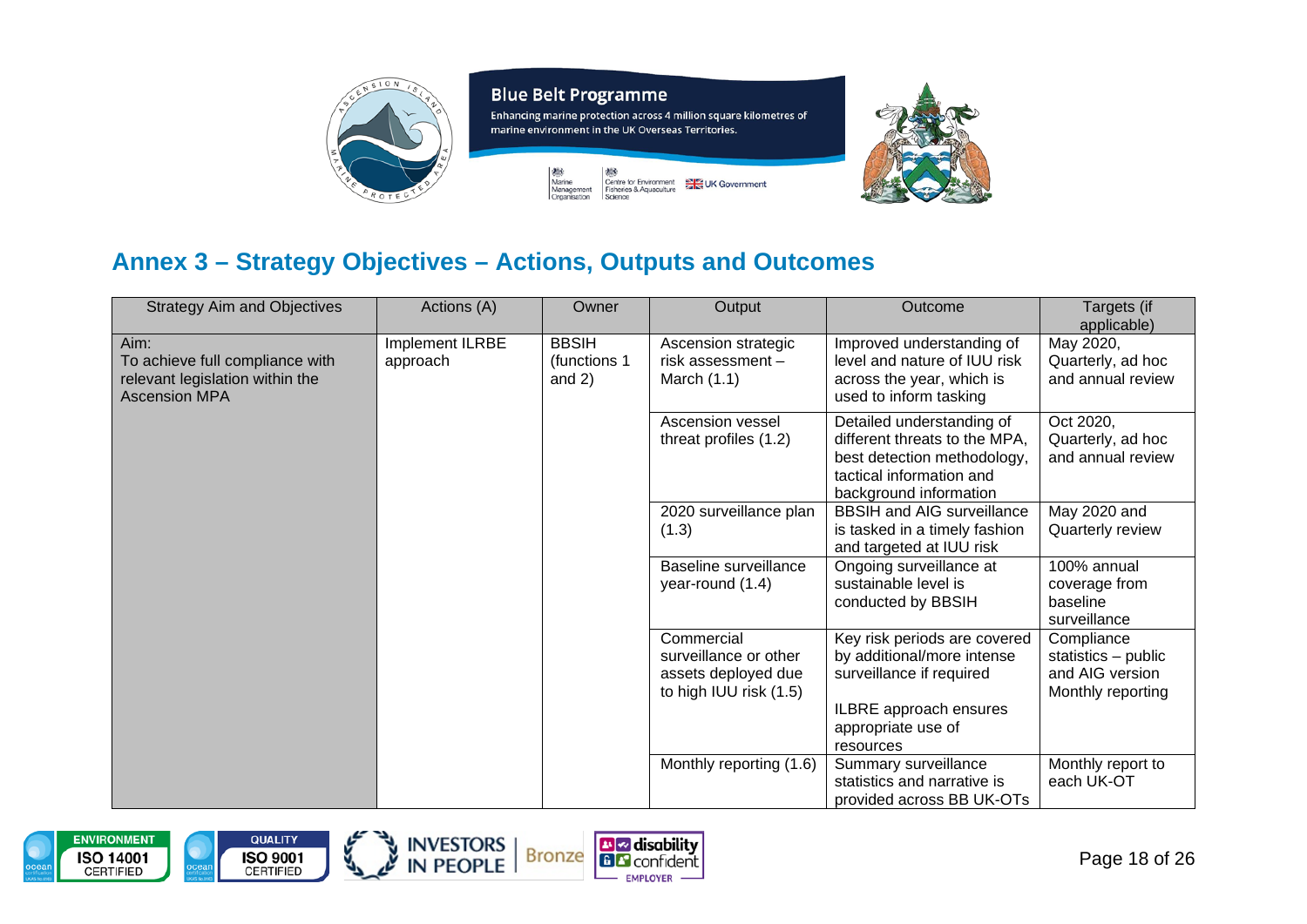

Enhancing marine protection across 4 million square kilometres of marine environment in the UK Overseas Territories.

UK Government





| Objective 1:<br>All instances of suspected non-<br>compliance will be recorded as                                         | All incoming<br>intelligence is<br>received, researched | <b>BBSIH</b><br>(functions 2)<br>and $3)$ | Compliance statistics<br>$(1.7)$ – four categories<br>above<br>Generate IRs for all<br>relevant instances<br>Captured in | Accountability and<br>assurances to AIG and MPA<br>stakeholders<br>AIG are fully aware of the<br>on-going intelligence picture<br>in the territory | Reported to AIG<br>May - published<br>report<br>$100\%$ of all<br>instances generate<br>an IR |
|---------------------------------------------------------------------------------------------------------------------------|---------------------------------------------------------|-------------------------------------------|--------------------------------------------------------------------------------------------------------------------------|----------------------------------------------------------------------------------------------------------------------------------------------------|-----------------------------------------------------------------------------------------------|
| intelligence. Where, where<br>possible, that intelligence will be<br>developed by verification with                       | and disseminated by<br><b>BBSIH</b> analysts            |                                           | compliance statistics<br>(1.8)                                                                                           |                                                                                                                                                    | Monthly reporting<br>and compliance<br>statistics                                             |
| additional information from relevant<br>sources                                                                           |                                                         |                                           | IRs include research<br>and additional<br>information "added<br>value"                                                   | All opportunities to improve<br>the intelligence picture are<br>taken                                                                              | Where applicable<br>IR researched<br>(target 100%)                                            |
| Objective 2:<br>When a confirmed non-compliance<br>event occurs, it will result in a<br>proportionate sanction or outcome |                                                         | <b>AIG</b>                                | AIG utilises its<br>sanctions options as<br>appropriate (1.9)<br>(captured in 1.7)                                       | Sanctions ensure IUU is<br>dealt with and creates a<br>deterrent against further<br>offences                                                       | 100% of instances<br>of confirmed non-<br>compliance result in<br>a sanction                  |
| being applied                                                                                                             |                                                         | <b>BBSIH</b><br>(function 3)              | Flag State data is<br>requested (2.0)<br>(captured by 1.7)                                                               | Dialogue is established, and<br>flag States are aware of<br>their vessel's activities                                                              | Where appropriate<br>flag States requests<br>are made (target<br>100%)                        |
|                                                                                                                           |                                                         |                                           |                                                                                                                          | Data is secured                                                                                                                                    | Note data release<br>not with control                                                         |
|                                                                                                                           |                                                         |                                           | If cases require,<br>possible prosecutions<br>are requested of flag<br>State (2.1)<br>(captured by 1.7)                  | IUU is prosecuted and<br>deterrence occurs                                                                                                         | No target $-$ not<br>within control                                                           |
| Objective 3:<br>AIG will endeavour to bring illegal<br>activity under control if detected                                 |                                                         | AIG and<br><b>BBSIH</b><br>(function 3)   | Actions 1.9, 2.0 and<br>2.1                                                                                              | Case specific IUU if<br>occurring is reduced through<br>sanctions                                                                                  | No target                                                                                     |

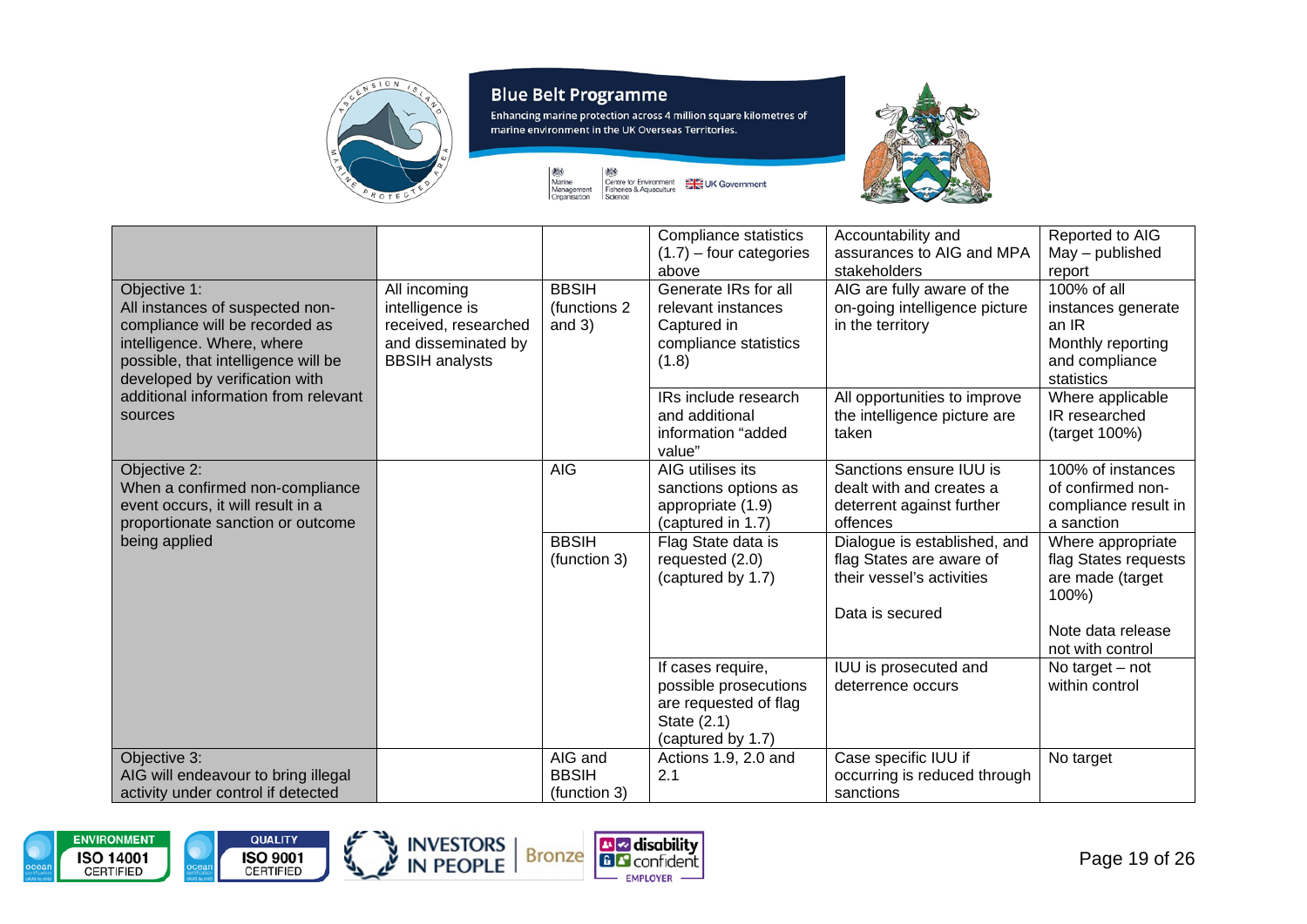

28

燃

owo<br>Marine<br>Management<br>Organisation

Enhancing marine protection across 4 million square kilometres of marine environment in the UK Overseas Territories.





|                                                                                                                   |                                         | Captured by 1.7 and                                                                                     |                                                                                                   |                                                                                                   |
|-------------------------------------------------------------------------------------------------------------------|-----------------------------------------|---------------------------------------------------------------------------------------------------------|---------------------------------------------------------------------------------------------------|---------------------------------------------------------------------------------------------------|
|                                                                                                                   |                                         | 1.8                                                                                                     |                                                                                                   |                                                                                                   |
| Objective 4:<br>AIG will meet its international<br>obligations as a coastal state                                 | AIG and<br><b>BBSIH</b><br>(function 5) | Data reporting<br>obligations<br>incorporated into                                                      | AIG have clarity of what is<br>required                                                           | All requirements<br>are captured                                                                  |
| member of ICCAT                                                                                                   |                                         | surveillance plan (see<br>1.3)                                                                          |                                                                                                   | May 2020                                                                                          |
|                                                                                                                   |                                         | AIG are notified by<br>BBSIH in advance of a<br>reporting obligation<br>$(2.2 -$ implemented by<br>1.3) | AIG fulfil its ICCAT reporting<br>obligations                                                     | 100% compliance<br>with measures<br>within the<br>surveillance plan                               |
|                                                                                                                   |                                         |                                                                                                         |                                                                                                   | On-going through<br>the year                                                                      |
|                                                                                                                   |                                         | AIG are made aware<br>of changes to ICCAT<br>requirements by<br><b>BBSIH (2.3)</b>                      | Compliance is sustained<br>through regulatory change                                              | $May - 2020 -$<br>consult and report<br>prior to ICCAT IMM<br>meeting                             |
|                                                                                                                   |                                         |                                                                                                         |                                                                                                   | Nov 2020 consult<br>and report prior to<br><b>ICCAT Commission</b><br>meeting                     |
| Objective 5:<br>AIG will ensure that its FPOs are<br>adequately briefed on the<br>surveillance methodologies, and | <b>BBSIH</b><br>(function 4)            | Briefing materials are<br>developed on<br>surveillance and intel<br>functions (2.4)                     | AIG have improved<br>understanding of the<br>compliance picture relevant<br>to IUU within the MPA | <b>July 2020</b>                                                                                  |
| associated follow up procedures<br>required for instances of non-<br>compliance                                   |                                         | AIG FPOs utilise the<br>material during or pre-<br>deployment (2.5)                                     | AIG have improved<br>understanding of the<br>compliance picture relevant<br>to IUU within the MPA | <b>AIG Conservation</b><br><b>Department FPOs</b><br>briefed (target<br>$100%$ ) – AIG<br>control |





المجرولي

INVESTORS NET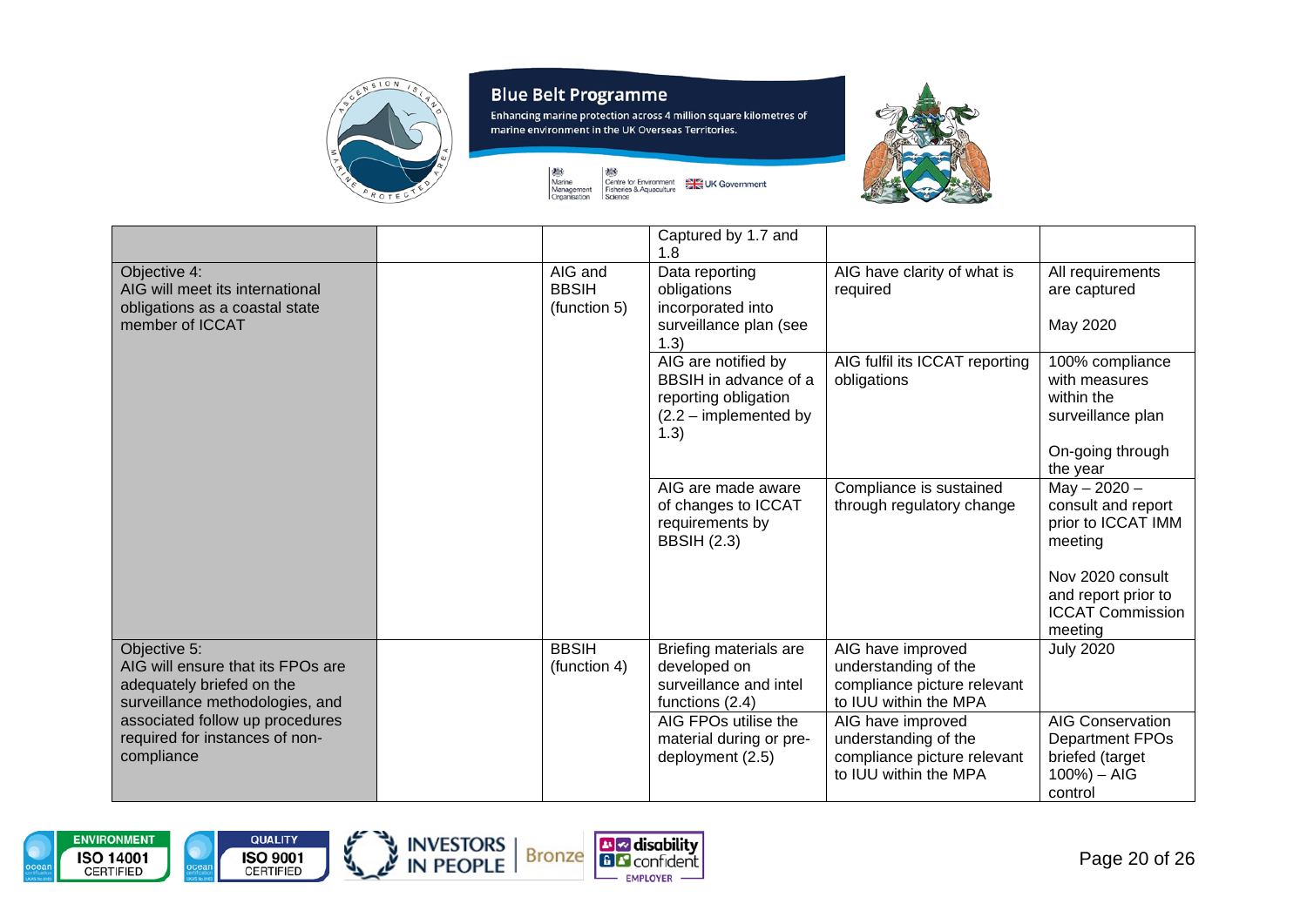

燃 owo<br>Marine<br>Management<br>Organisation 28

Enhancing marine protection across 4 million square kilometres of marine environment in the UK Overseas Territories.

UK Government

Centre for Environment<br>Fisheries & Aquaculture<br>Science



|                                                                                                                                                                |                                                          |                                                                                               |                                                                                                                | Other FPOs as<br>required                               |
|----------------------------------------------------------------------------------------------------------------------------------------------------------------|----------------------------------------------------------|-----------------------------------------------------------------------------------------------|----------------------------------------------------------------------------------------------------------------|---------------------------------------------------------|
| Objective 6:<br>AIG will maintain an awareness of<br>new surveillance technologies<br>applicable to this strategy, and, if<br>opportunities arise, look to use | <b>BBSIH</b><br>(function 1)<br>and strategy<br>specific | <b>BBSIH</b> provide<br>"watching brief" to AIG<br>on new surveillance<br>methodologies (2.6) | Surveillance effectiveness<br>and coverage and detection<br>is constantly improved                             | On-going through<br>the year<br>Report in March<br>2021 |
| them                                                                                                                                                           |                                                          | <b>BBSIH and AIG</b><br>conduct technology<br>trial if feasible (2.7)                         | Possibilities to improve<br>surveillance effectiveness<br>and coverage and detection<br>is constantly improved | Ad hoc                                                  |

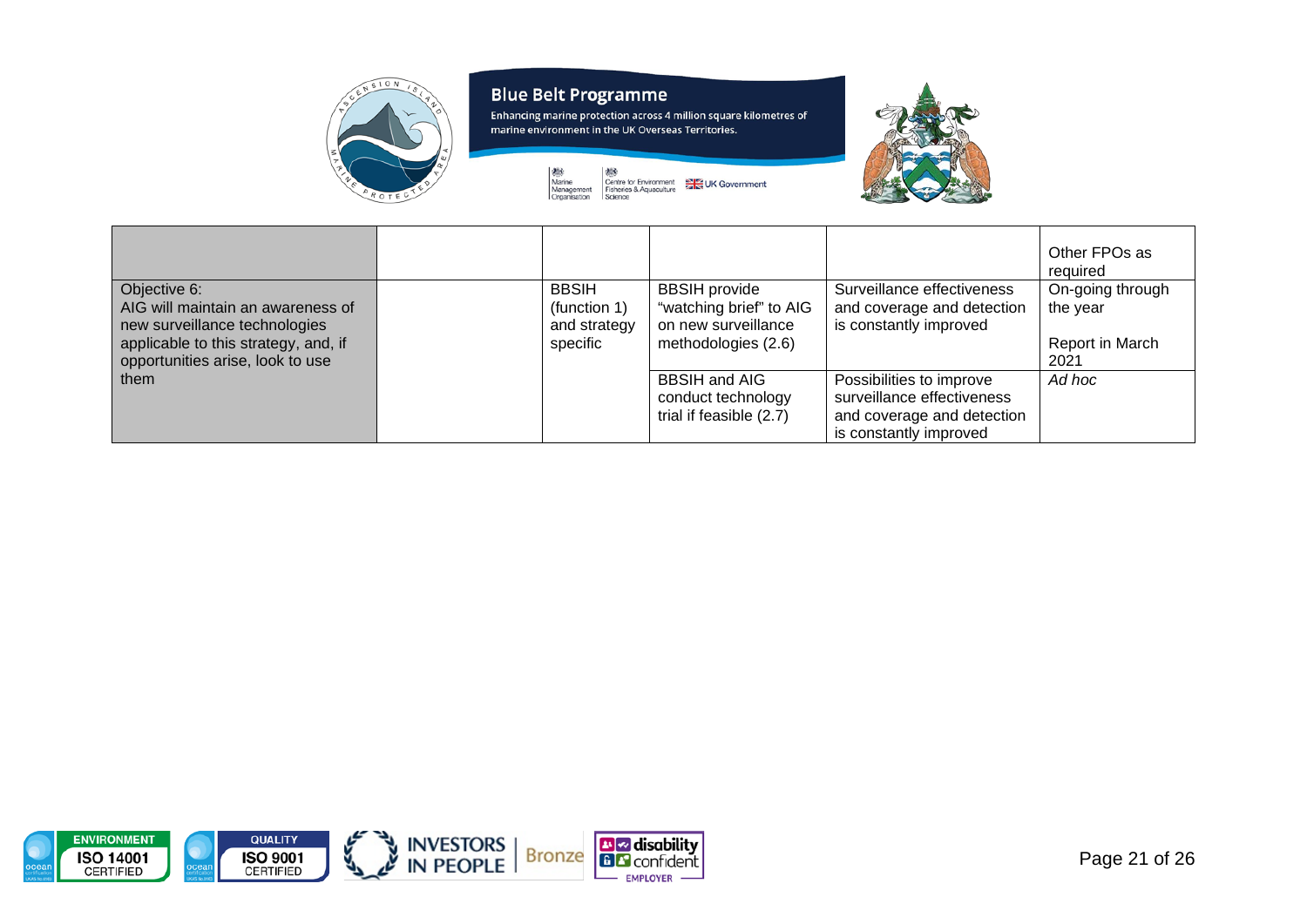

# <span id="page-21-0"></span>**Annex 4 BBSIH Functions**

- 1. **Surveillance** Provision of surveillance capability for counter IUU or UK-OT domestic enforcement purposes. Surveillance, maritime domain awareness and intelligence analysis capacity and capability – focused on the wider EEZ IUU threat – inclusive of centrally held commercial surveillance contract
- 2. **Intelligence management** Provision of centralised intelligence management including analysis, "added value" and dissemination to the UK-OTs to inform the tasking of their assets
- 3. **International enforcement liaison** coordination of international liaison related to any follow-on investigations or actions related to possible/confirmed instances of IUU
- 4. **Enforcement capacity building**  provision of enforcement training and advice/guidance linked to IUU threats or domestic enforcement
- 5. **Assistance with international obligations –** Provision of assistance to UK-OTs on MCS reporting obligations under international treaties and obligations – focused on RMFO requirements
- 6. **Compliance data management** collation and reporting of surveillance metrics and measurements of non-compliance across all the Blue Belt UK-OTs







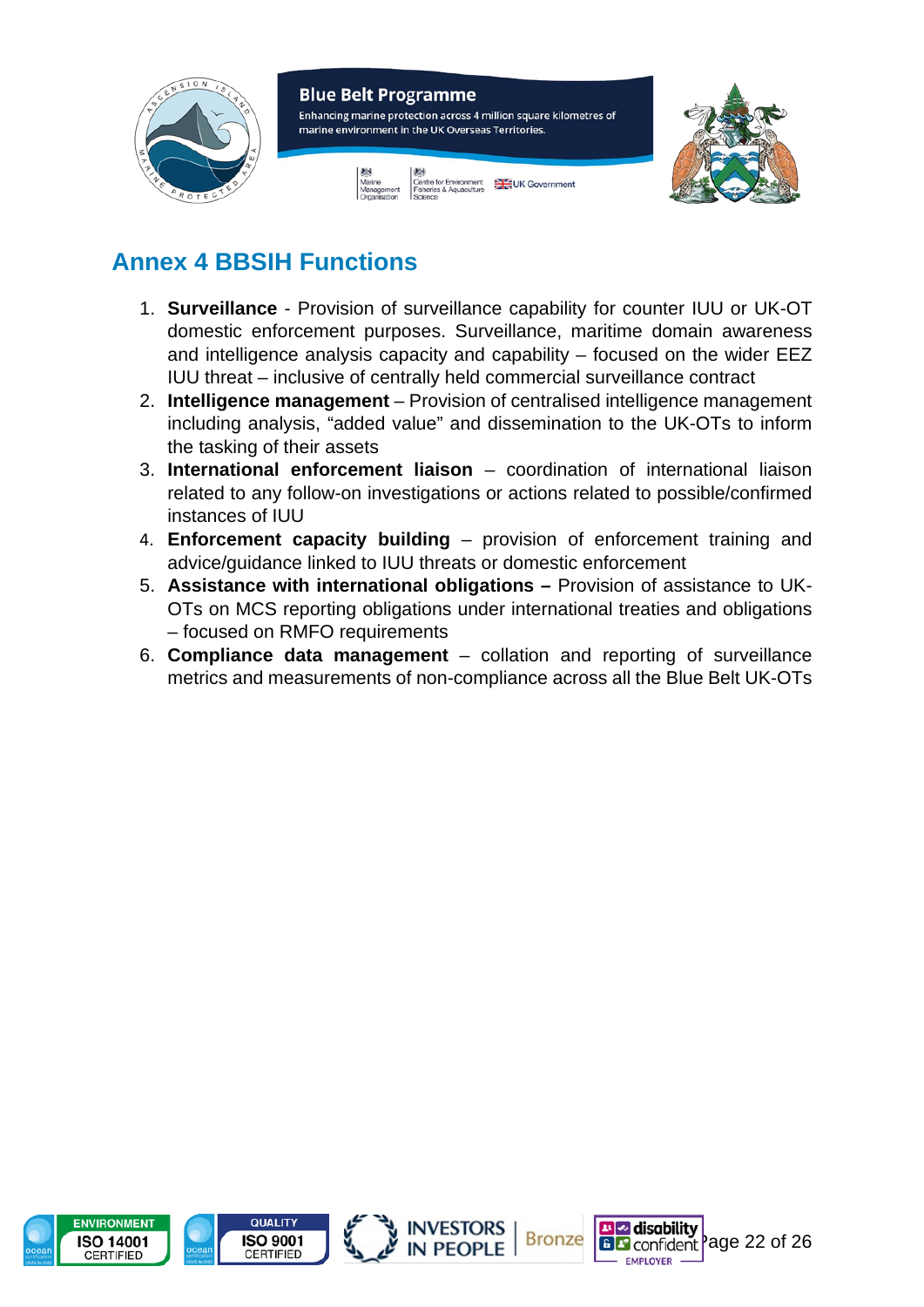

# <span id="page-22-0"></span>**Annex 5 – AIG Sanctions Policy**

### **Ascension Island Government (AIG) - Sanctions Policy**

AIG aims to make sure those regulated that vessels and all people and businesses associated with them take appropriate action to comply with relevant legislation. It will pursue prosecutions by either AIG or relevant flag State in order to:

- Punish and deter offenders.
- Reassure those complying with the regulations
- Reassure MPA stakeholders that effective enforcement is being undertaken

### Objectives of AIG Enforcement

### AIG sanctions are (where possible) aimed at:

- i. Changing behaviour
- ii. Deterrence
- iii. Limitation or financial gain gained from non-compliance
- iv. Reassurance of those who are compliant
- v. Proportionality to the nature of any offence and or the harm caused
- vi. In cases of serious at the first instance, deliberate or repeated noncompliance AIG will pursue prosecution and other serious sanctions

### Principles of Regulation

All the enforcement and compliance activities of AIG will be consistent with legislation and the powers conferred under it. The compliance and enforcement outcomes that AIG will pursue will be consistent with other similar circumstances.

The training of FPOs will include sections developing the skills to apply their enforcement powers in this manner.

### Enforcement Options

AIG has the following enforcement options:

- No further action (NFA) in cases of inadequate evidence (including no identity of the offender) or the level of offending is very low and it is not proportionate to pursue it any further
- Verbal warning FPOs will inform regulated persons what needs to be done or changed to comply with legislation of a code of conduct

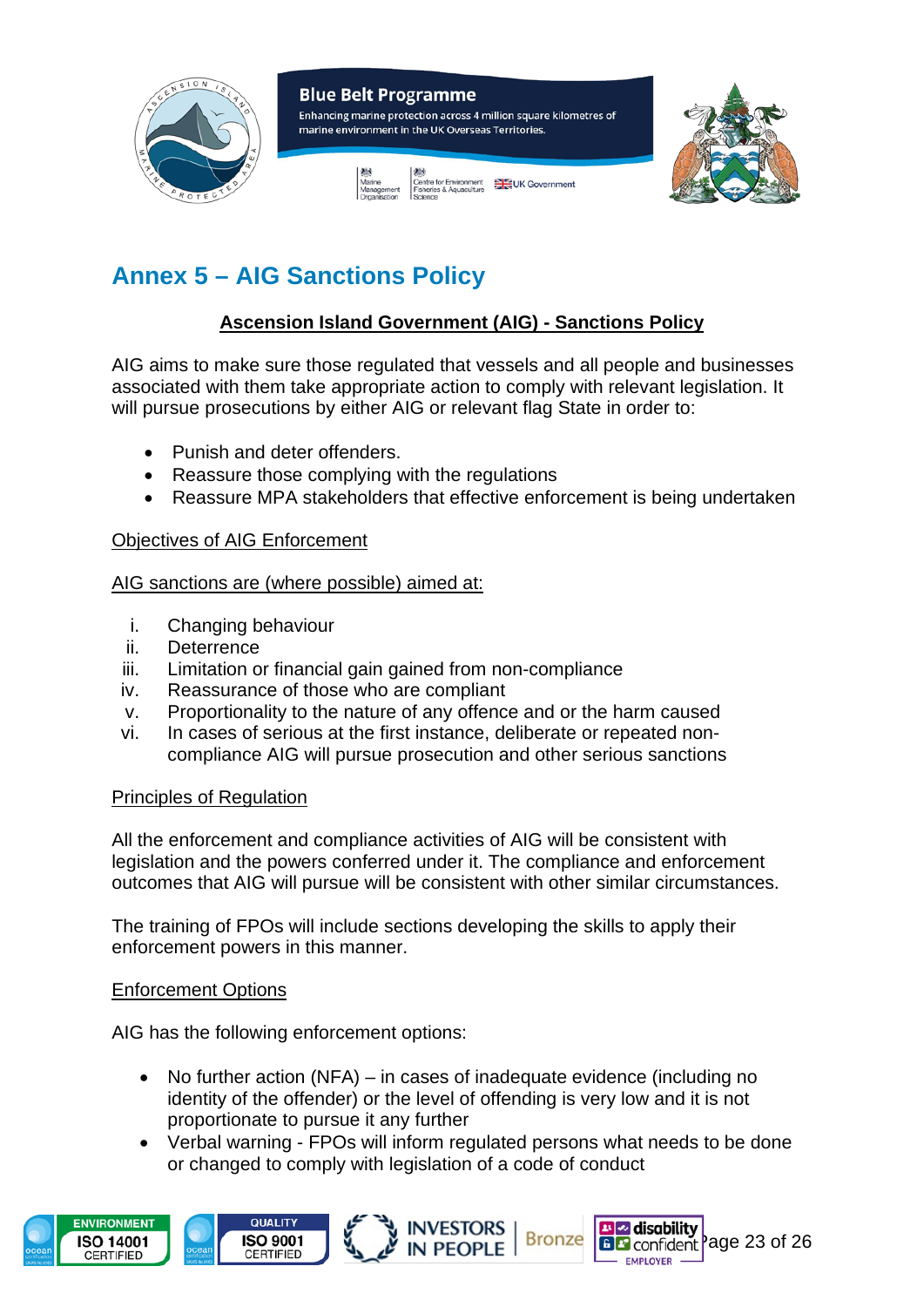

- Advisory letters advisory letter may be sent to the regulated persons where there is evidence of a breach of the legislation or a code of conduct to remind them of the need to obey the legislation
- Official written warning letters where on completion of an investigation there is evidence that an offence has been committed, an official warning letter may be sent to the regulated person, outlining the alleged offending, when it occurred and what regulation (s) were breached. It will also set out that it is a matter which could be subject to prosecution should the same behaviours occur in the future.
- Prosecution within AIG jurisdiction where appropriate, and following application of the tests in the Code for Crown Prosecutors, AIG may initiate prosecution proceedings. When instituting criminal proceedings, AIG will select the most appropriate charges, which may include those under general criminal law
- Prosecution by relevant flag State where appropriate, AIG may request a prosecution is undertaken by the flag State of a vessel under its domestic legislation for an alleged offence committed within the Ascension EEZ
- IUU listing at ICCAT where appropriate AIG, as part of the UK-OT delegation, may pursue an IUU listing of a vessel for an offence committed within the Ascension FFZ at ICCAT







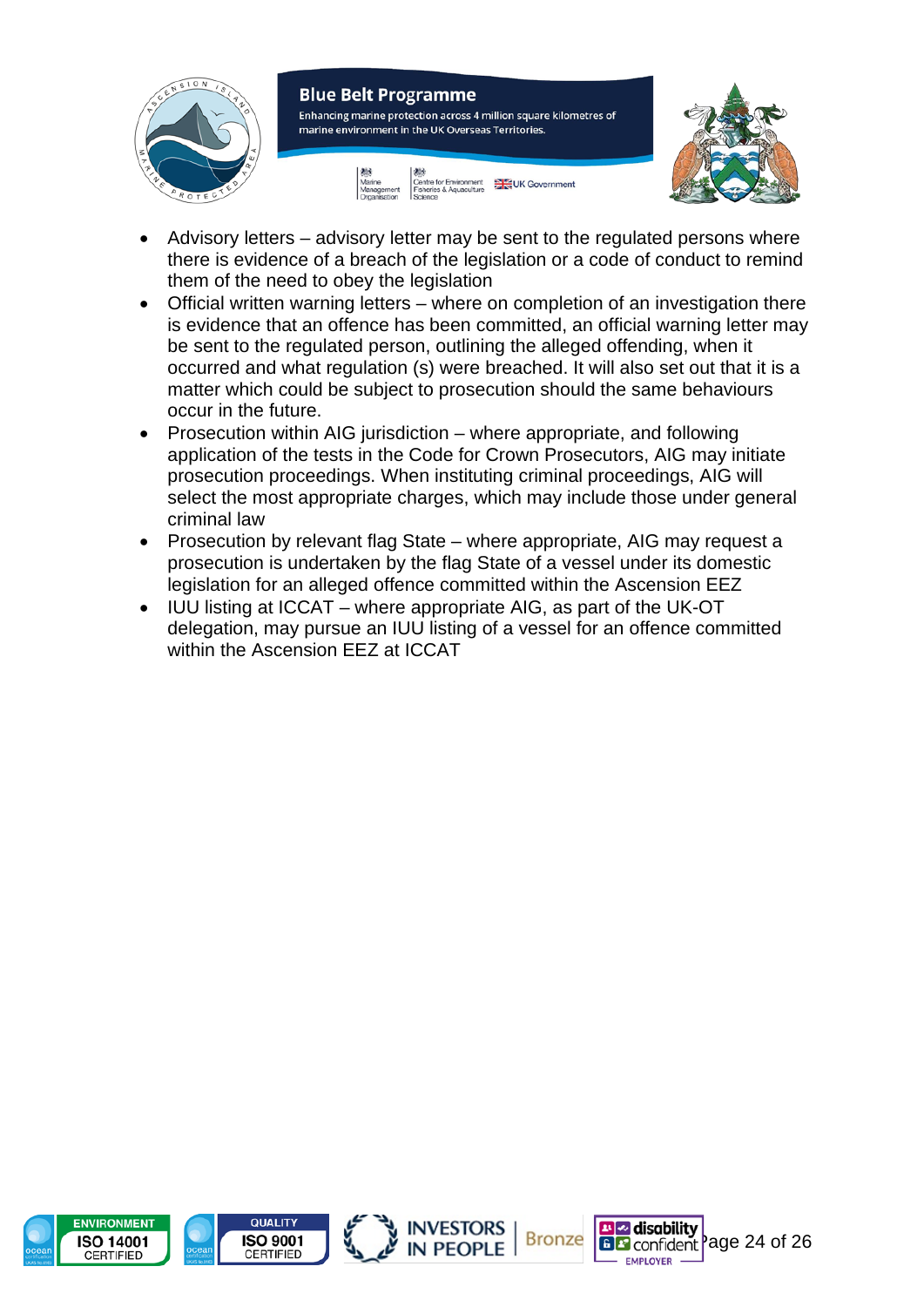

Enhancing marine protection across 4 million square kilometres of marine environment in the UK Overseas Territories.



<span id="page-24-4"></span><span id="page-24-3"></span><span id="page-24-2"></span><span id="page-24-1"></span>

## **Annex 6 Compliance Metrics**

| Surveillance<br>methodology                | <b>Quantification of surveillance</b><br>methodology                                                     | Measure of<br>compliant activity                                                                                                                                                                            | Measure of<br>suspected non-<br>compliance                                                                                                 | Actions taken due to<br>confirmed non-<br>compliance                                                          |
|--------------------------------------------|----------------------------------------------------------------------------------------------------------|-------------------------------------------------------------------------------------------------------------------------------------------------------------------------------------------------------------|--------------------------------------------------------------------------------------------------------------------------------------------|---------------------------------------------------------------------------------------------------------------|
| AIS analysis                               | Analyst daily check <sup>13</sup>                                                                        | Check demonstrates that all<br>activity is compliant-separated<br>into:<br>Fishing activity<br>Transhipment<br>Bunkering <sup>14</sup><br>$\bullet$<br>Reportable - Number of days of<br>compliant activity | Cases of<br>insufficient<br>evidence or<br>offender<br>identification to<br>apply sanctions<br>Reportable -<br>Number of IRs <sup>15</sup> | Reportable-<br><b>Sanctions statistics</b><br>Reportable – number<br>of flag States requests<br>and responses |
| <b>Satellite</b><br>Imagery<br>(all types) | No. of days imagery was<br>$\bullet$<br>taken<br>No. of frames<br>$\bullet$<br>Imagery coverage $(km^2)$ | Imagery yielded no detections of<br>possible fishing vessels<br>Reportable - No. of "clear"<br>images                                                                                                       | "High risk" <sup>16</sup><br>detection identified<br>within the imagery                                                                    |                                                                                                               |

<span id="page-24-0"></span><sup>&</sup>lt;sup>13</sup> Defined as a check undertaken by BBSIH analyst of an individual UKOT in a 24hr review period (weekdays and weekends if urgently required)

<sup>&</sup>lt;sup>16</sup> Means a detection where the vessel size, derived from the detection itself, equates to that of a fishing vessel and other factors such as location increase the risk narrative of the detection



<sup>&</sup>lt;sup>14</sup> Transhipment (transferring of fish from fishing vessel to cargo vessel) and bunkering (supplying fishing vessels with fuel) are key support activities of fishing activity and are also within the relevant legislation of this strategy

<sup>&</sup>lt;sup>15</sup> Intelligence Reports – all non-compliance is recorded in this format as standard procedure